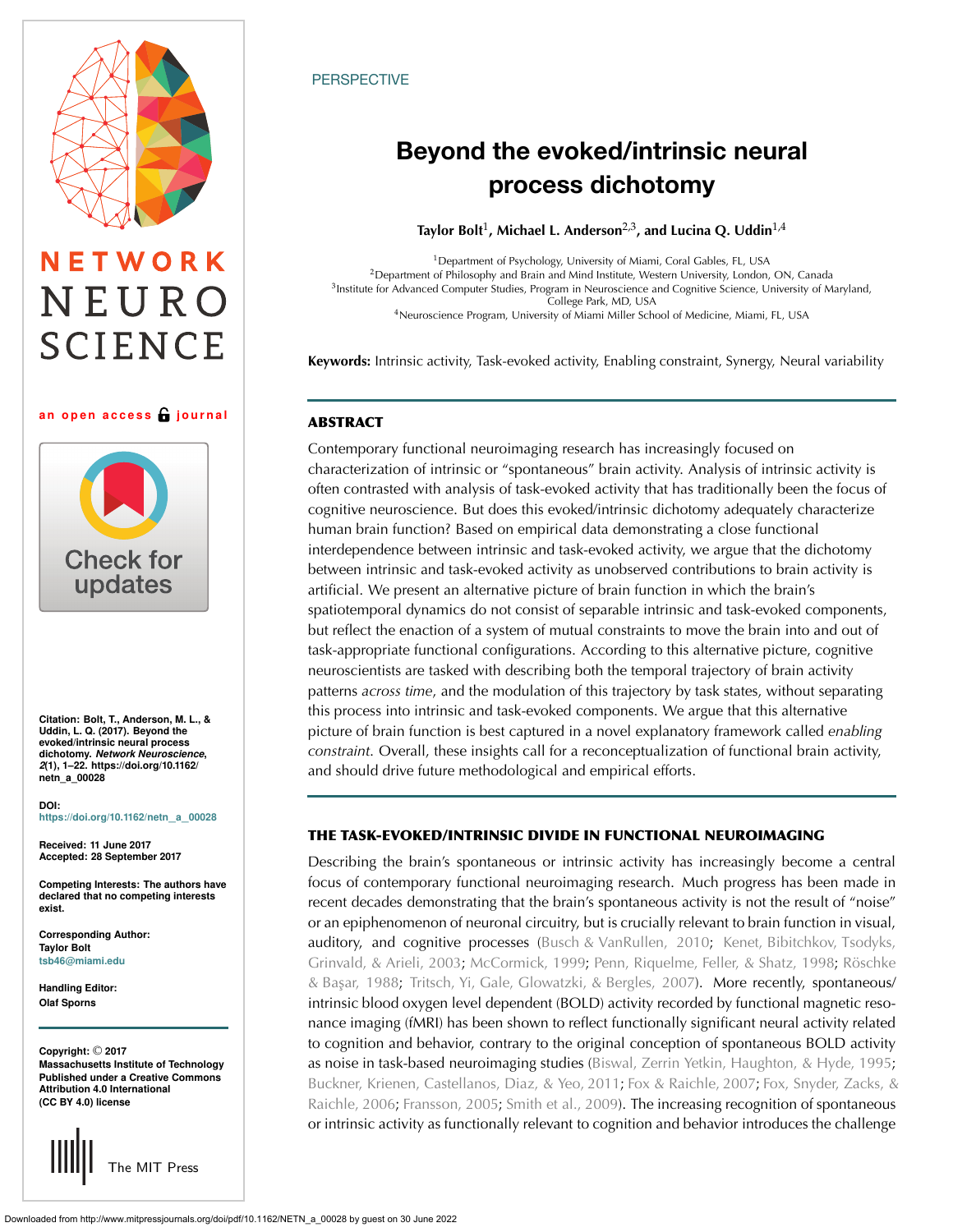The view that the observed neural signal at any given time point is a linear combination of two unobserved sources, intrinsic and evoked activity.

#### Intrinsic activity:

One of two latent sources presumed to be present during both stimulus and nonstimulus periods that represents the nonstimulus-related background activity.

### Evoked activity:

One of two latent sources of activity presumed to "add" on top of the ongoing intrinsic activity in response to stimulus presentation.

Linear superposition principle: The theory that intrinsic activity and evoked activity sum together linearly (i.e., simple addition) to produce the observed signal.

The theory that the human brain's predominant function is predicting the stream of sensory information it receives from the environment, such that the error is minimized between the prediction of the incoming stimuli and the actual stimulus itself.

Enabling constraint:

A relationship between entities and/or mechanisms at a particular level of description and a functional system at the same or a different level, such that the entities/mechanism bias the outcomes of activity in the system.

of producing an account of how spontaneous/intrinsic activity and stimulus-driven/evoked activity interact.

This review is organized into four sections. In the first section, we discuss accounts of Intrinsic/evoked activity dichotomy: brain activity in terms of a dichotomy of intrinsic and task-evoked activity. These accounts divide brain activity into independent intrinsic and stimulus-driven components, corresponding to both separate brain functions and separate components of the neural signal that combine linearly to form the observed signal (i.e., the linear superposition principle). Together, these accounts form what we term the task-evoked/intrinsic divide in functional neuroimaging.

> In the second section, we challenge the dichotomy between intrinsic and task-evoked activity as two sources of the observed neural signal. We provide empirical support for an alternative account of brain function, arguing that these two forms of activity reflect a single functional process. First, we review recent evidence that intrinsic and task-evoked activity demonstrate similar temporal and spatial properties. Second, we provide an overview of empirical studies that show variability reductions in neuronal signals in response to task stimuli, and challenge the notion that there are separate intrinsic and task-evoked components of the neural signal that linearly sum together to form the recorded signal.

In the third section, we argue that these two streams of neuroscientific research suggest that the distinction between intrinsic and task-evoked activity is artificial. Rather, we suggest a new way forward that pushes one beyond an evoked/intrinsic dichotomy toward a unified picture whereby dynamic brain states enact variability-reducing synergies, such that the brain's activity space is *constrained* to enable certain functions and suppress others. We suggest that this dynamical process is best captured by methodological techniques that describe and explain this spatiotemporal trajectory of brain activity *across time*, rather than dividing this dynamic into intrinsic and task-evoked components. We then place this dynamical account within a Predictive processing: predictive-processing theory of brain function and provide a mechanistic account of our theory in terms of attractor states.

> In the fourth section, we argue that this *systems-level temporal* description of brain function is most clearly understood in terms of a novel explanatory framework, known as *enabling constraint* [\(Anderson,](#page-17-0) [2014\)](#page-17-0). We give a detailed description of this explanatory framework, and highlight the differences between this and the current, dominant explanatory framework in cognitive neuroscience. While this review is predominantly focused on functional neuroimaging in humans, we highlight areas of convergence with other areas of neuroscientific research in animal models, single-cell and multiunit recordings, and computational modeling, where applicable.

## *The Dichotomy of Intrinsic and Task-Evoked Activity*

Conventional functional neuroimaging experimental designs are composed of periods of stimulus presentation, interspersed with periods of rest or fixation. Neural activity recorded during stimulus presentations is typically labeled task-evoked or stimulus-driven, while neural activity recorded during rest or nonstimulus periods is typically labeled intrinsic or resting activity. In the past decade, the study of rest or nonstimulus periods has been extended into a research paradigm known as resting-state neuroimaging (resting-state fMRI, resting-state EEG, etc.). The discovery of spatial and temporal structure in the neural activity recorded during nonstimulus blocks [\(Raichle et al.](#page-20-10), [2001\)](#page-20-10) and resting-state scans [\(Biswal et al.](#page-18-3), [1995](#page-18-3); [Greicius, Krasnow, Reiss, & Menon](#page-19-7), [2003\)](#page-19-7) has produced debate over the functional significance of intrinsic activity and the use of these rest or nonstimulus periods as a baseline for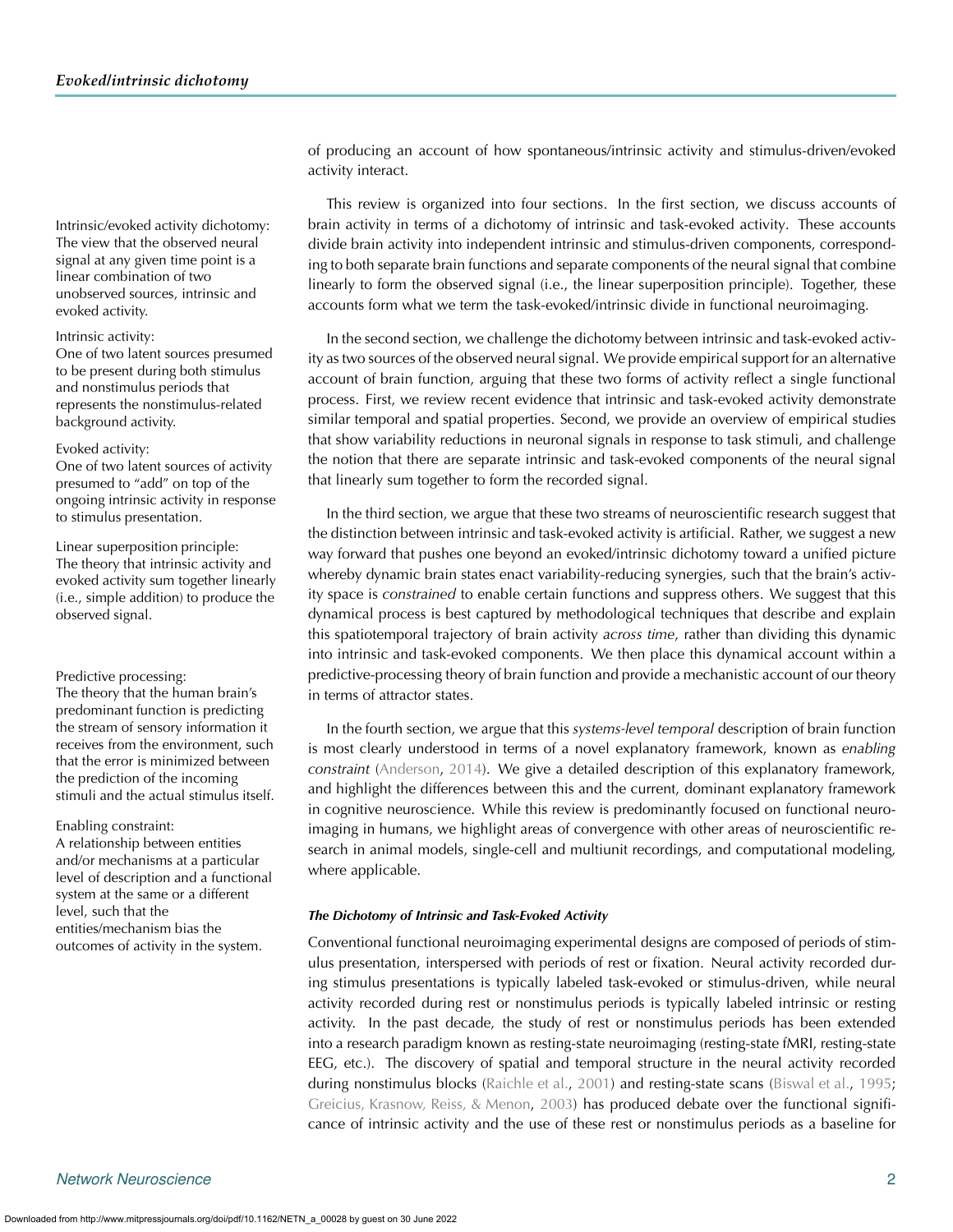task fMRI studies [\(Buckner & Vincent,](#page-18-7) [2007;](#page-18-7) [Gusnard & Raichle](#page-19-8), [2001](#page-19-8); [Morcom & Fletcher](#page-20-11), [2007\)](#page-20-11). However, the justification of compartmentalizing the recorded neural signal into intrinsic and task-evoked components is rarely addressed. Neural signals recorded from functional neuroimaging techniques provide no neural marker of the difference between intrinsic and task-evoked neural activity. Rather, this is an experimenter inference about the *latent* sources of the *observed* neural signal in terms of two separate components. Whether this dichotomy of intrinsic and task-evoked activity is respected by the brain needs conceptual and empirical support. Here, we describe the supposed separation of intrinsic and task-evoked activity as supported by the linear superposition principle, and the inference that these represent separate functional processes. Below (see Evidence Challenging the Dichotomy of Intrinsic and Task-Evoked Activity), we describe why we believe this view to be misguided.

#### *Previous Evidence for the Intrinsic and Task-Evoked Activity Dichotomy*

The functional separation of neural activity into intrinsic and stimulus-driven components is enforced by the proposed ability to empirically separate intrinsic and task-evoked activity signals by the linear superposition principle. The need for the linear superposition principle in conventional task-based neuroimaging arises from the question of how to most accurately model taskevoked functional brain activity when intrinsic activity is presumably occurring simultaneously [\(Fox, Snyder, Vincent, & Raichle,](#page-19-9) [2007\)](#page-19-9). In other words, how does one model a brain region's response to an onset of task stimuli when nonrandom intrinsic activity is occurring at that region simultaneously? The solution or assumption to date has been that functional task-evoked and intrinsic activity linearly superpose. In other words, the total activity observed at any given brain region is a linear sum of intrinsic and task-evoked activity [\(Figure 1\)](#page-3-0). The advantage of this assumption is that variability in across-trial task-evoked activity estimates is accounted for by variability in the underlying intrinsic activity [\(Fox et al.](#page-19-9), [2007](#page-19-9); [Fox et al.](#page-19-4), [2006\)](#page-19-4). Despite the variability in task-evoked activity due to intrinsic activity from trial to trial, averaging across trials should recover the "true" task-evoked response to the stimulus. Thus, because of the linear combination of these two sources of activity, and across-trial averaging of neural activity following the stimulus presentation, task-evoked activity can be isolated from intrinsic activity.

Previous studies suggest that the linear superposition of intrinsic and task-evoked activity may be true of functional neuroimaging signals [\(Arieli, Sterkin, Grinvald, & Aertsen,](#page-17-1) [1996](#page-17-2); [Becker, Reinacher, Freyer, Villringer, & Ritter,](#page-18-8) [2011;](#page-18-9) [Fox et al., 2006;](#page-19-3) [Schölvinck, Friston, &](#page-20-12) [Rees,](#page-20-12) [2012](#page-20-13)). For example, by recording activity in the cat visual cortex using electrophysiological methods, [Arieli et al.](#page-17-2) [\(1996\)](#page-17-2) demonstrated that evoked responses from a single trial of visual stimuli could be predicted by a simple sum of the deterministic (averaged) response and the preceding ongoing activity. More recently, [Schölvinck et al.](#page-20-13) [\(2012](#page-20-13)) demonstrated through a psychophysiological interaction (PPI) analysis of BOLD signals from the primary visual cortex and functionally connected voxels identified at rest, that the estimated intrinsic and taskevoked activity combined in a largely linear fashion. Thus, the linear superposition principle supposedly provides an easily understandable and empirically supportable account of how these two sources of the signal combine. However, we argue below that recent evidence challenges this conclusion.

The presumed separability of these signals has led to dichotomous interpretations of the functional brain processes that these signals represent. For example, a popular theoretical account of the functional significance of intrinsic activity recorded during nonstimulus blocks and resting-state scans is as a "default mode" of brain function [\(Gusnard & Raichle,](#page-19-8) [2001](#page-19-8); [Raichle et al.,](#page-20-10) [2001\)](#page-20-10). This default mode of activity (not identical to the default mode network)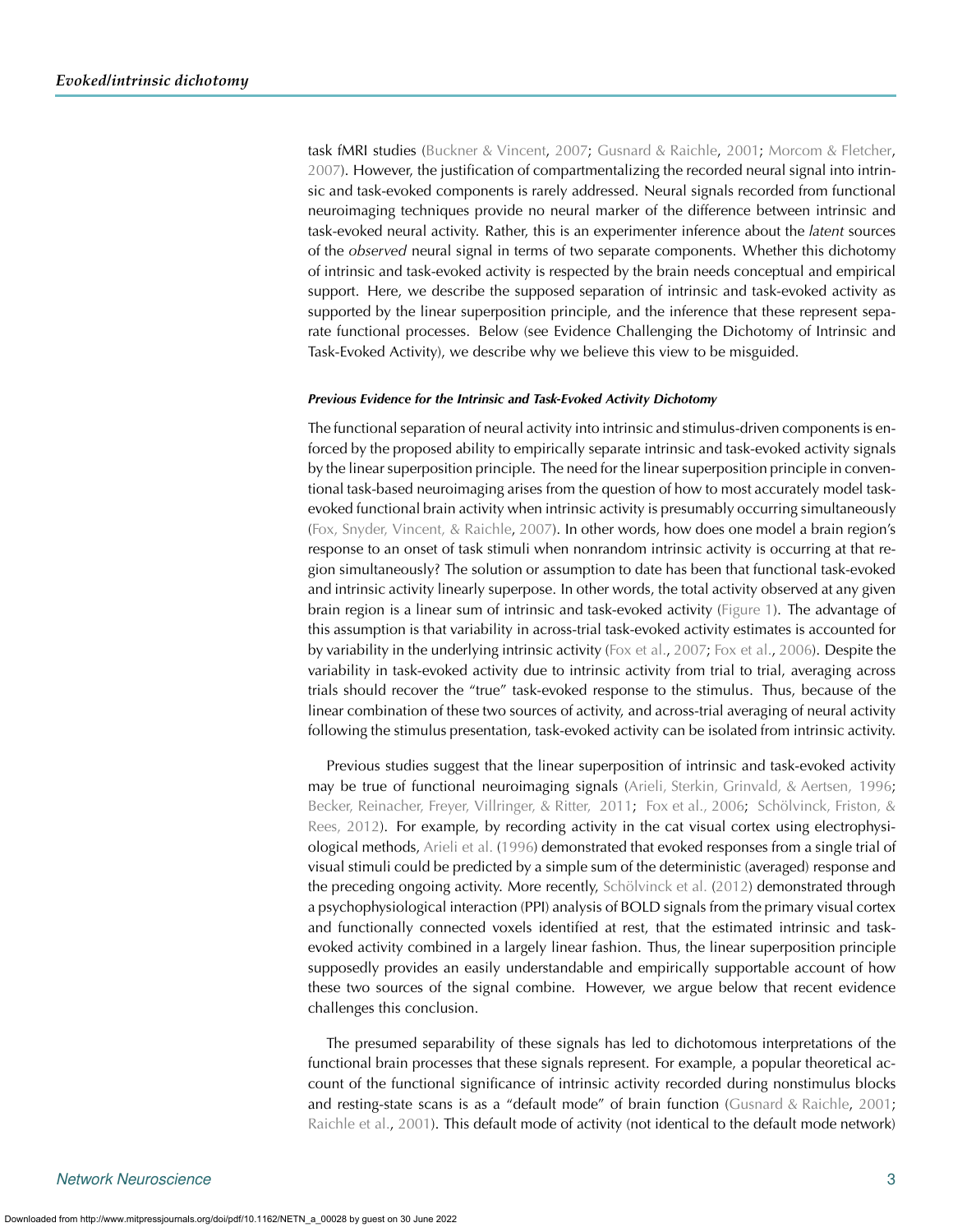

<span id="page-3-0"></span>**Figure 1.** Conceptual illustration of the linear superposition principle. In this example, a participant is presented two sequences of fixation (rest) and visual checkerboard blocks, summarized by the block structure below the stimuli. The observed signal from a task-responsive brain region exhibits a predictable increase in BOLD activity during task blocks, followed by a decrease in activity during fixation/rest blocks. The linear superposition principle states that this observed signal is linearly composed of unobserved or latent intrinsic and task-evoked activity (along with possible random measurement error), whose contribution to the magnitude of the BOLD signal is illustrated by green and red arrows, respectively. During the task block, where we expect the task-evoked signal to be dominant, task-evoked activity contributes most to the observed signal, and during the rest/fixation period, intrinsic activity contributes most to the observed signal. Importantly, the linear superposition principle claims that these two signals linearly sum together to form the observed signal.

represents a state of the brain that is produced by the internal dynamics of the brain, which has little or no relationship to external stimulation. This default mode of brain function has been variously inferred to represent spontaneous cognition [\(Christoff, Ream, & Gabrieli](#page-18-10), [2004](#page-18-10); [Fransson](#page-19-10), [2006](#page-19-10)), memory consolidation [\(Duyn](#page-18-11), [2011](#page-18-11)), or predictive coding for future information processing [\(Raichle](#page-20-14), [2010](#page-20-14)). In contrast, task-evoked activity corresponds to changes in neural activity driven or caused by external stimulation, and represents direct stimulus processing.

# EVIDENCE CHALLENGING THE DICHOTOMY OF INTRINSIC AND TASK-EVOKED ACTIVITY

The distinction between intrinsic and task-evoked activity in terms of internally driven and stimulus-driven processing and the linear superposition principle provides an overall picture of these two types of activity as relatively independent and encapsulated components of the observed neural signal. In the following section, we detail why we believe that the division of neural activity into intrinsic and task-evoked activity is artificial, and not an actual division respected by neural processes. First, we present evidence demonstrating a close functional interdependence between intrinsic and task-evoked activity, and a much closer attunement of intrinsic activity to environmental stimuli and context. Second, we present research on neural signal variability that provides evidence that the linear superposition principle is not true of neural signals. Overall, we argue that this evidence challenges any sort of division of the neural signal into intrinsic and task-evoked components. Though we continue to refer to

Downloaded from http://www.mitpressjournals.org/doi/pdf/10.1162/NETN\_a\_00028 by guest on 30 June 2022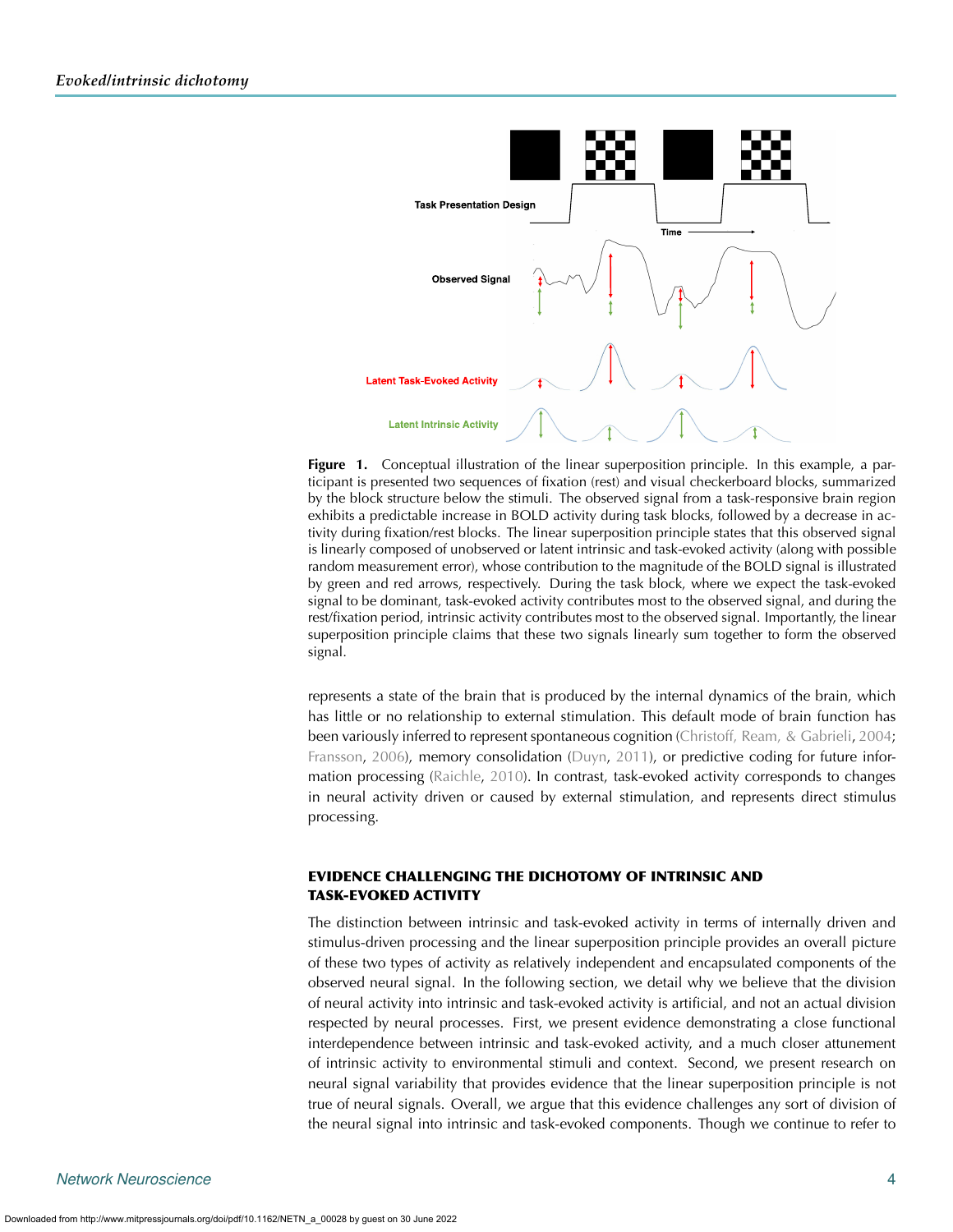intrinsic and task-evoked activity throughout this section as if these were separate components of the neural signal, we go on to argue that these findings motivate an alternative understanding of brain activity with no reference to intrinsic and task-evoked activity as separate components of the neural signal.

#### *Empirical Studies of the Relationship Between Intrinsic Activity and Task-Evoked Activity*

The conception of intrinsic and task-evoked activity as separate, independent components of the neural signal is contingent upon the view that these signals exhibit differing spatial and temporal properties. Differing spatial and temporal properties of these signals suggest that these forms of activity can be studied as separate functional processes, as envisioned by defaultmode theories of intrinsic activity [\(Raichle,](#page-20-14) [2010](#page-20-14)). In this section, we challenge this view and describe empirical studies demonstrating that intrinsic and task-evoked activity exhibit similar temporal and spatial properties.

Research in animal models has found that spatiotemporal activity patterns observed during stimulus presentations are often observed in subsequent nonstimulus periods. In particular, several studies have found that neural activity patterns during stimulus presentation reverberate in neural activity following the stimulus. In a study using voltage-sensitive dye imaging to examine spontaneous activity in the mouse visual cortex, [Han, Caporale, and Dan](#page-19-11) [\(2008](#page-19-11)) discovered that with repetitive presentation of visual stimulus, the evoked activity waves in response to a visual stimulus tended to recur in the intrinsic activity that followed the stimulus. Not only was this effect specific to the visual stimulus presented, it lasted several minutes without further visual presentation. Similar findings have been found in temporal patterns of single-unit recordings of the visual cortex in anesthetized cats [\(Yao, Shi, Han, Gao, & Dan](#page-21-0), [2007\)](#page-21-0). [Yao et al.](#page-21-0) [\(2007\)](#page-21-0) found that in examination of intrinsic activity following the presentation of time-varying natural scenes, an identical temporal spike pattern to that observed during the presentation of the scenes was observed several times. In a developmental study of visual activity using multiunit recordings in awake ferrets, [Berkes, Orbán, Lengyel, and Fiser](#page-18-12) [\(2011](#page-18-12)) demonstrated that internal neural models of visual stimuli reflected in intrinsic activity progressively adapt to the statistics of natural visual stimuli over development. In other words, the internal predictive model represented by intrinsic activity had a greater match with the features of natural visual stimuli, represented by task-evoked activity in response to that stimuli, in older ferrets compared with young ferrets, suggesting that increasing age is associated with *a priori* internal models that are more adapted to natural visual stimuli.

In addition, intrinsic activity regimes in neuronal populations bear striking similarities to those task-evoked activity regimes driven by thalamocortical projections. Calcium imaging studies of large neuronal populations from mouse cortices [\(Cossart, Aronov, & Yuste,](#page-18-13) [2003](#page-18-13); [MacLean, Watson, Aaron, & Yuste,](#page-20-15) [2005\)](#page-20-15) have found that stimulation of thalamocortical synapses, which are responsible for transmission of sensory signals, activates networks of neurons statistically indistinguishable from those observed during intrinsic activity, displaying both the same UP states (a depolarized membrane potential state of a population of neurons) and the same temporal sequence of activation patterns. Separate studies using high-resolution optical imaging of the visual cortex of anesthetized cats [\(Tsodyks, Kenet, Grinvald, & Arieli](#page-20-16), [1999](#page-20-16)) have found that very similar patterns of population activity are observed when populations of neurons are "spontaneously" active, and when they are driven by visual stimuli. Similar patterns of activity are also observed in spatial covariance relationships measured by functional neuroimaging between intrinsic and task-evoked activity states. For example, studies examining functional connectivity differences between resting-state and task-driven states have found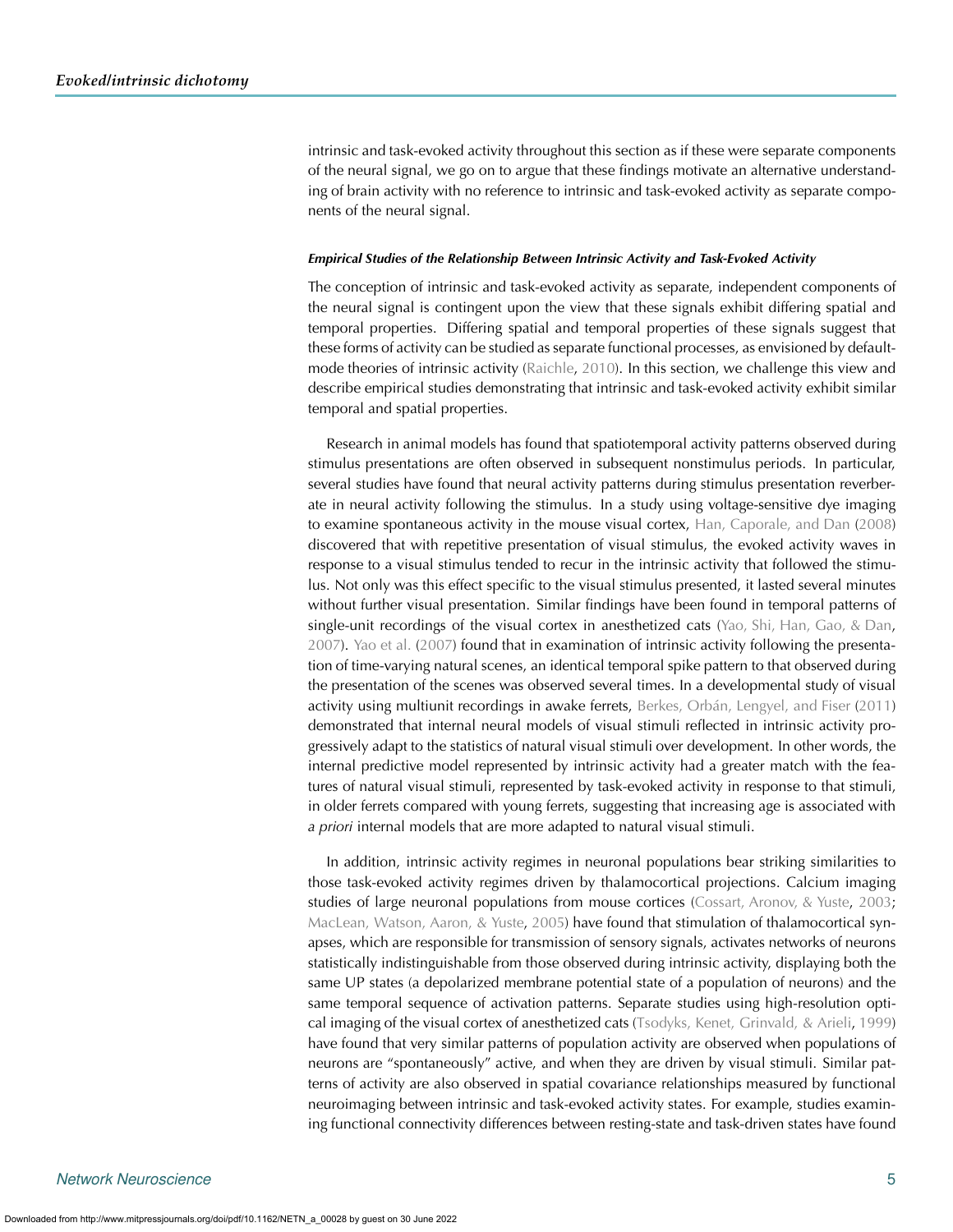that despite small differences, functional connectivity patterns are strikingly similar between evoked and intrinsic states [\(Bertolero, Yeo, & D'Esposito,](#page-18-14) [2015](#page-18-14); [Bolt, Nomi, Rubinov, & Uddin](#page-18-15), [2017;](#page-18-15) [Cole, Bassett, Power, Braver, & Petersen](#page-18-16), [2014;](#page-18-16) [Finn et al.,](#page-18-17) [2015;](#page-18-17) [Smith et al.,](#page-20-9) [2009\)](#page-20-9). Taken together, these studies demonstrate that intrinsic activity, along with evoked activity, is dynamically attuned to the present environmental context, and that overall patterns of intrinsic activity are strikingly similar to patterns of task-evoked activity.

#### *Functional Significance of Intrinsic Activity*

One potential justification for the separation of the neural signal into intrinsic and task-evoked activity is the idea that intrinsic activity corresponds to internal dynamics of the brain, and thus has no functional significance for behavioral output. However, most researchers now agree that the same task stimulus can have different neural and psychological effects depending on prestimulus intrinsic activity levels. This is particularly true in studies of the effect of oscillatory prestimulus activity on subsequent sensory experience in EEG and fMRI studies [\(Busch, Dubois, & VanRullen,](#page-18-18) [2009;](#page-18-19) [Hesselmann, Kell, Eger, et al.,](#page-19-12) [2008;](#page-19-13) [Hesselmann,](#page-19-14) [Kell, & Kleinschmidt,](#page-19-14) [2008](#page-19-15); [Lou, Philiastides, & Sajda,](#page-19-16) [2014;](#page-19-17) [Mathewson, Gratton, Fabiani,](#page-20-17) [Beck, & Ro,](#page-20-17) [2009;](#page-20-18) [Sadaghiani, Hesselmann, & Kleinschmidt,](#page-20-19) [2009](#page-20-20); [Sapir, d'Avossa, McAvoy,](#page-20-21) [Shulman, & Corbetta,](#page-20-21) [2005](#page-20-22); [van den Berg, Appelbaum, Clark, Lorist, & Woldorff,](#page-20-23) [2016](#page-21-1); [van Dijk, Schoffelen, Oostenveld, & Jensen,](#page-21-2) [2008\)](#page-21-3). In these studies, the prestimulus alphaband level in the case of EEG or BOLD level in the case of fMRI is used to predict whether a randomly presented subliminal auditory or visual stimulus is consciously perceived. The common finding is that higher levels of baseline prestimulus activity are associated with a greater likelihood of consciously perceiving the stimulus during that trial. The assumption explicit in this research paradigm is that the intrinsic activity estimated by the prestimulus signal represents a sort of preparatory signal that prepares the brain for detection of a perceptual stimulus [\(Sadaghiani, Hesselmann, Friston, & Kleinschmidt,](#page-20-24) [2010](#page-20-24)). Thus, variation in the conscious perception of a subliminal stimulus is accounted for by variation in the level of the prestimulus signal, such that when the prestimulus level is high, the addition of task-evoked activity surpasses a threshold for conscious perception, and when the prestimulus level is low, the addition of the same task-evoked activity fails to reach the threshold for conscious perception. Similarly, [Buckner](#page-18-20) [\(2010\)](#page-18-20), in a case discussed in more detail below (see Conceptual Implications), demonstrates that the functional role of unit activity can depend on its relationship to ongoing background fluctuations.

Importantly, these studies highlight the functionally significant role of intrinsic activity in cognitive processing and behavioral output. Rather than simply reflecting static structural connectivity, historical coactivation patterns, or the internal dynamics of certain brain regions, intrinsic activity has a functionally significant effect on *within-trial* cognitive processing and behavioral output. These findings dismiss any notion of task-evoked activity as the sole signal of activity functionally relevant to task performance. On the contrary, at least in terms of behavioral output, the interplay between intrinsic and task-evoked sources of the observed signal is functionally relevant, and the full understanding of brain activity relevant to cognitive processing requires accounting for both of these sources.

#### *Summarizing the Findings So Far*

What we see from neuronal recordings in animal models and functional neuroimaging of humans is that spatiotemporal properties of estimated intrinsic activity are very similar to those observed in estimated task-evoked activity [\(Berkes et al.,](#page-18-21) [2011;](#page-18-12) [Bermudez Contreras et al.,](#page-18-22)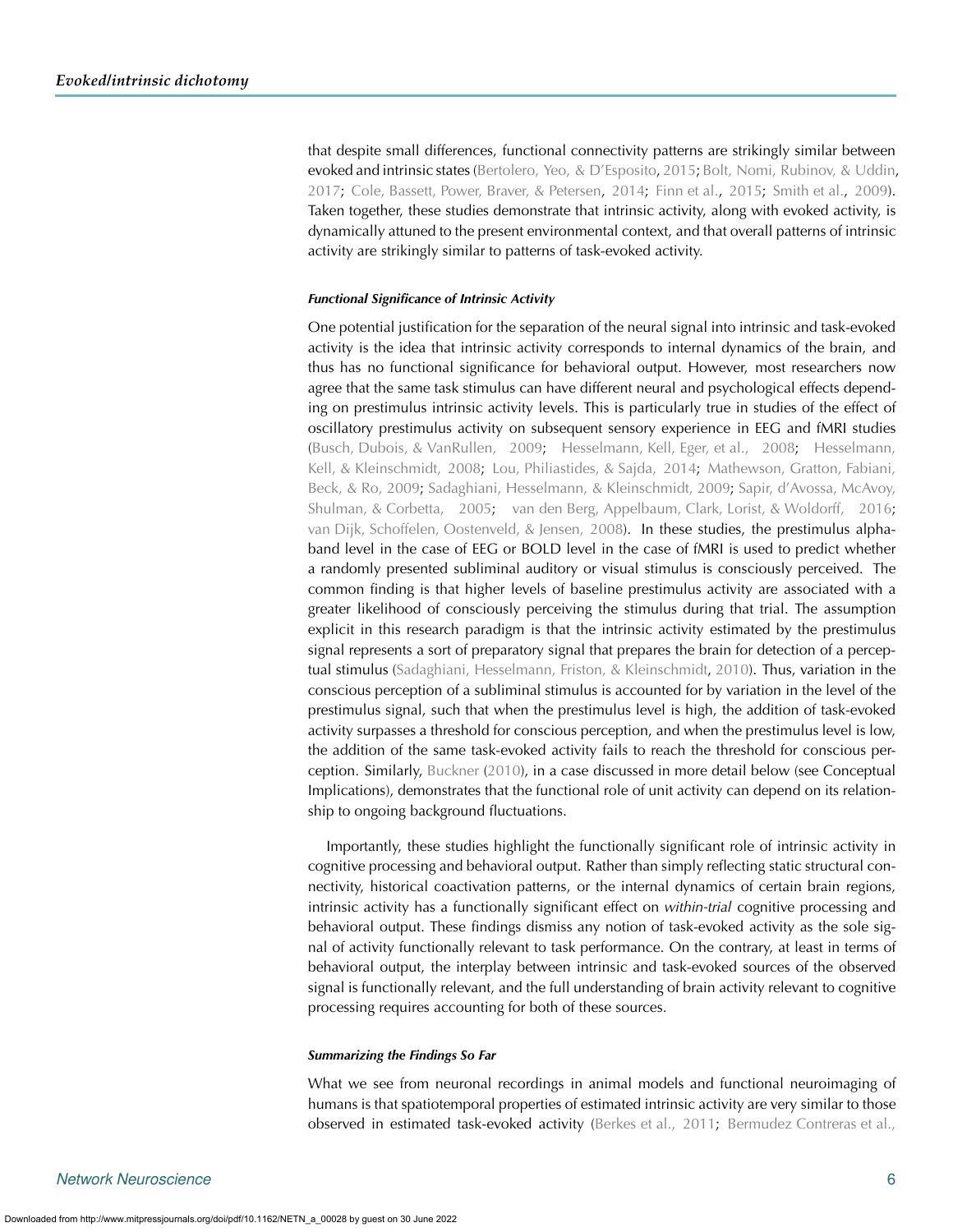[2013;](#page-18-23) [de Lange, Rahnev, Donner, & Lau,](#page-18-24) [2013](#page-18-25); [Fiser, Chiu, & Weliky,](#page-18-26) [2004](#page-18-27); [Luczak, Barthó,](#page-19-18) [& Harris,](#page-19-18) [2009\)](#page-19-19). This extends to both the temporal dynamics and the spatial covariance relationships between populations of neurons or brain regions. These findings of similar spatiotemporal activity patterns suggest that similar functional processes are active during both periods of external stimulation and nonstimulation. In fact, below (see Moving Beyond the Intrinsic/Task-Evoked Dichotomy) we suggest that these findings are indicative of the spatiotemporal dynamics of a single functional process.

The functional significance of intrinsic activity is further confirmed by the behavioral significance of this activity for task performance. As described above, prestimulus intrinsic activity is predictive of subsequent perceptual processing. Thus, intrinsic activity, as measured by prestimulus BOLD signals, is functionally relevant for subsequent behavior. The sole focus on poststimulus task-evoked activity signals as important for understanding cognitive processing of an external stimulus disregards the functionally significant role of prestimulus intrinsic activity. In the section below on moving beyond the intrinsic/task-evoked dichotomy, we argue that researchers should attempt to describe this temporal trajectory of brain activity patterns from prestimulus to poststimulus without dividing this dynamic into intrinsic and task-evoked activity.

#### *Variability Reduction During Task-Driven States*

While the empirical results highlighted above suggest that the separation of evoked and intrinsic activity by their differing spatiotemporal or functional properties is problematic, the greatest motivation for the separation of the neural signal into task-evoked and intrinsic activity with separate functional roles is the supposed independence of these two signals as assumed by the linear superposition principle. Previous studies [\(Arieli et al.,](#page-17-2) [1996](#page-17-2); [Becker et al.,](#page-18-9) [2011](#page-18-9); [Schölvinck et al.,](#page-20-13) [2012](#page-20-13)) have provided support for the separation of these two components of the signal by demonstrating that these signals are additive, as assumed by the linear superposition principle. However, there is increasing evidence from studies of neural signals recorded by functional neuroimaging that the linear superposition principle is false, or at least not universal. We highlight findings from these studies below and discuss their implications.

As described above, the linear superposition principle maintains that the total activity observed at any given brain region is a linear sum of these two forms of brain activity. Work from [He](#page-19-20) [\(2013](#page-19-20)) reporting that task-evoked and intrinsic activity *negatively* interact, however, calls the linear superposition principle into question. This work demonstrated that there is less task-evoked activity at higher baseline (or intrinsic) activity levels. By comparing trial-totrial variability in BOLD activity between resting-fixation trials and visual-cue response trials and using an ingenious derivation of the Law of Variance, [He](#page-19-20) [\(2013\)](#page-19-20) found that a negative interaction between intrinsic and task-evoked brain activity was the only explanation (as opposed to a negative or positive interaction hypothesis) of the observed reduction in trial-to-trial BOLD variability between rest and task trials. In addition, this reduction in variability was behaviorally relevant: trial-to-trial variability in BOLD response among certain brain regions differed between fast and slow reaction time trials. For example, there was a large decrease in variability between slow and fast trials in the right cerebellum, which is consistent with its role in motor timing.

These results have been further corroborated by [Huang et al.](#page-19-21) [\(2015](#page-19-21)), who demonstrate phase-dependent effects of spontaneous activity on task-evoked activity. [Scheeringa, Mazaheri,](#page-20-25) [Bojak, Norris, and Kleinschmidt](#page-20-25) [\(2011](#page-20-26)) similarly found that the magnitude of a visually evoked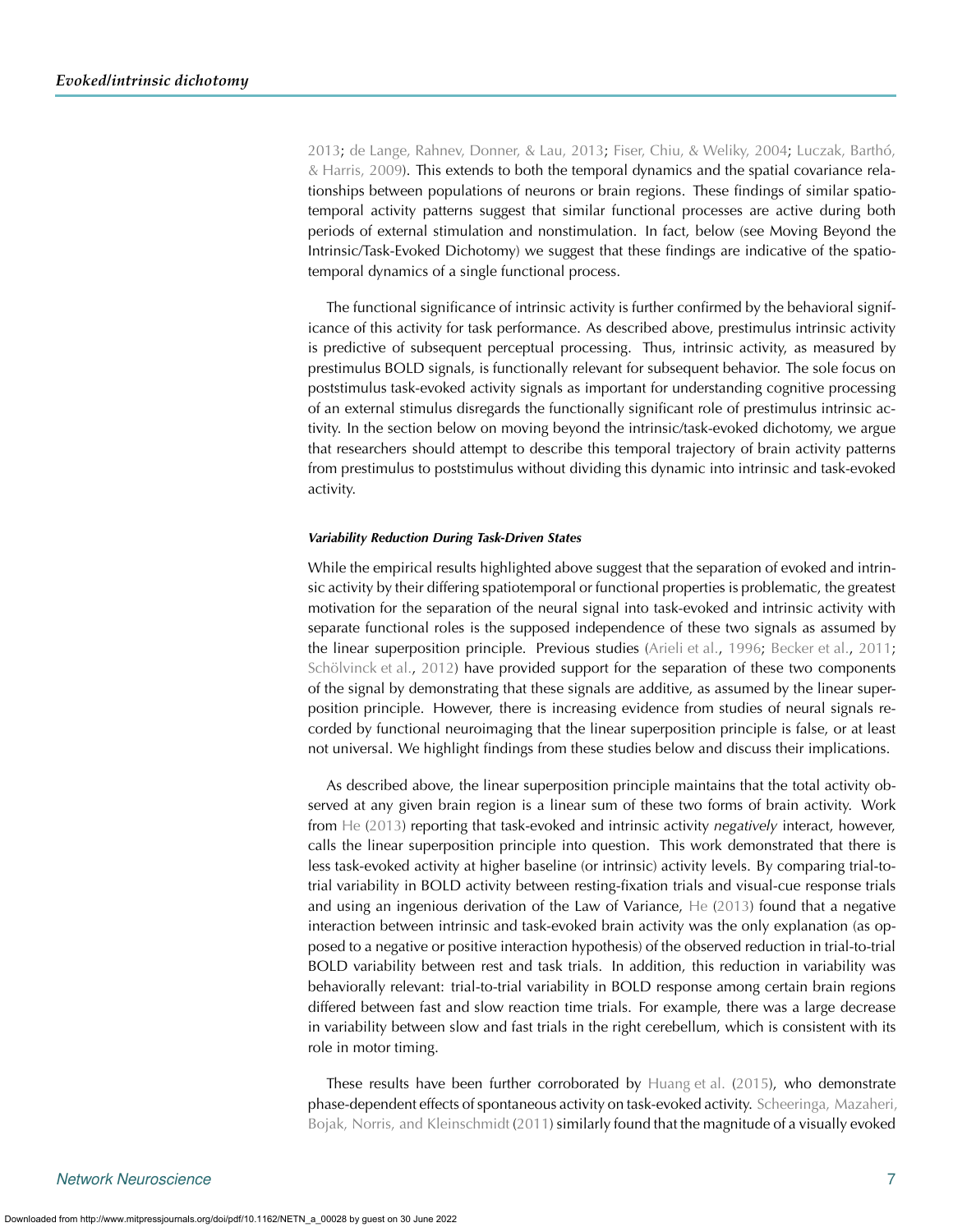fMRI BOLD response in the early visual cortex depended on the current alpha phase amplitude in that area, a measure of intrinsic activity recorded using EEG. These findings were further anticipated by results demonstrating interactions of evoked and ongoing activity in neuronal burst firing and up-and-down states [\(Kisley & Gerstein,](#page-19-22) [1999;](#page-19-23) [Petersen, Hahn, Mehta,](#page-20-27) [Grinvald, A., & Sakmann,](#page-20-27) [2003\)](#page-20-28). Variability reduction following the onset of task stimuli had been anticipated in earlier studies of neural signaling as well. [Churchland et al.](#page-18-28) [\(2010](#page-18-28)) observed consistent declines in firing rate variability in spiking neurons following stimulus onsets, even with little changes in mean firing rate. Ponce-Alvarez et al. [\(Ponce-Alvarez, Thiele,](#page-20-29) Albright, Stoner,  $\&$  Deco, [2013\)](#page-20-30) have further shown that reductions in firing rate variability of direction-selective middle temporal neurons vary systematically with stimulus direction. Taken together, these findings suggest that intrinsic and task-evoked activity cannot be understood as isolated, additive components. Rather, the level of either intrinsic or task-evoked activity is crucially dependent on the other, and vice versa.

The concept of a nonadditive interaction between intrinsic and task-evoked activity can be Multiplicative interaction: illustrated in terms of a linear regression model with a multiplicative interaction term:

$$
Y_t = \beta_1 I_t + \beta_2 T_t + \beta_3 (I_t \times T_t) + e_t,
$$

where *Y* is the neural signal at time *t*, *I* is the unobserved intrinsic activity at time *t*, *T* is the unobserved task-evoked activity at time  $t$ ,  $(I \times T)$  is the multiplicative interaction term modeling the dependency between the two forms of activity, *e* is the unexplained variance in the neural signal at time *t*, and *β's* are the linear weights (assuming a linear relationship for the sake of argument) relating the three terms to the BOLD signal. According to the linearsuperposition principle, there is no interaction between the two forms of activity ( $\beta_3 = 0$ ); each form of activity can be understood as a separable, additive component, in which the effect of one form of activity ( $\beta_1$  or  $\beta_2$ ) can be understood without the other, and vice versa. In the case of a nonzero interaction between the two forms of activity ( $\beta_3 \neq 0$ ), the effect of one form of activity depends on the level of the other form of activity. In other words, *the relationship between task-evoked activity and the neural signal differs at different levels of intrinsic activity*. A nonzero interaction implies that the effect of either form of activity on the neural signal cannot be understood in isolation, but crucially depends on knowledge of the other.

#### MOVING BEYOND THE INTRINSIC/TASK-EVOKED DICHOTOMY

#### *Conceptual Implications*

The research studies summarized above demonstrate that intrinsic and task-evoked activity exhibit similar spatiotemporal properties, and that these two activity signals are not strictly separable. These empirical findings should motivate a conceptual reform. Importantly, intrinsic and task-evoked activity are *unobserved* or *latent* variables posited as the two systematic sources of the neural signal at any time point. Several researchers have attempted to empirically extract these two unobservable sources of the neural signal into separable, additive com-ponents [\(Arieli et al.,](#page-17-2) [1996;](#page-17-2) [Becker et al.](#page-18-9), [2011;](#page-18-9) [Fox et al.,](#page-19-9) [2007\)](#page-19-9), and thus, separable brain functions. However, the validity of such an approach is contingent upon the independence of these two forms of activity from each other. The functional interdependence between these Stimulus-onset variability reduction: two forms of activity, as implied by stimulus-onset variability reductions in the neural signal, and their similar spatiotemporal properties, questions the utility of their distinction. Rather than interpreting this interaction phenomenon in terms of a conventional distinction between intrinsic and task-evoked activity, [He](#page-19-20) [\(2013](#page-19-20)) suggests that there is only *one* sort of functional activity, the brain's trajectory in a multidimensional functional space before and after stimulus

A relationship between two variables (*A* and *B*), where the values of one variable (*A*) depend on the values of the other variable (*B*), and vice versa.

The finding that the onset of a stimulus produces a reduction in within-trial and across-trial variability of the signals in task-related neurons or brain regions.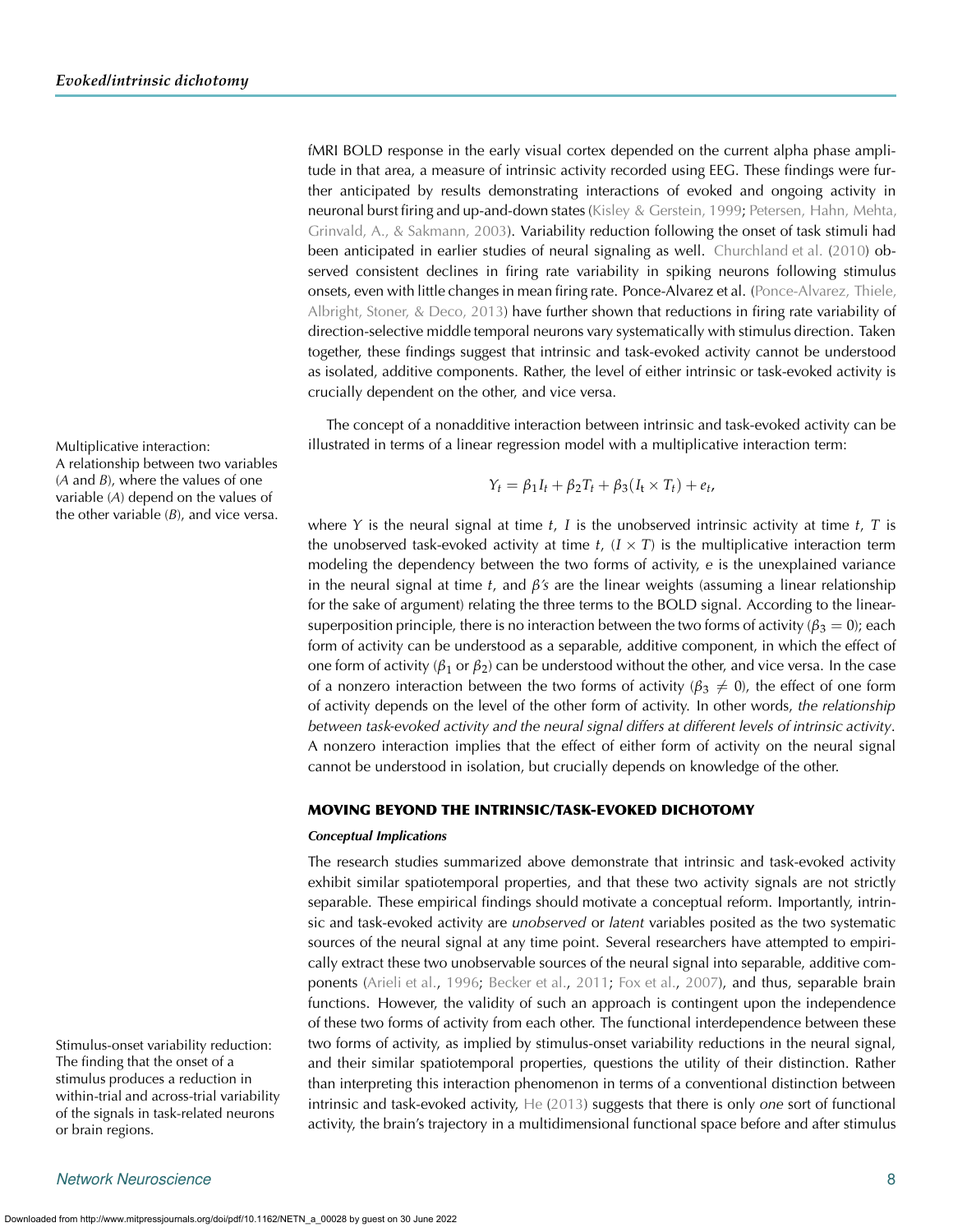presentation. In other words, if the effect on overall brain activity of a stimulus or task parameter depends on the background activity, and the effect of the background activity depends on the details of the stimulus or task, then trying to identify the functional meaning of evoked (or intrinsic) activity in isolation (i.e., judging the poststimulus increase in amygdala activation to be caused by the emotional content of the stimulus) is not just practically impossible, but scientifically dubious. Rather than try to identify the separate functional contributions of evoked and intrinsic activity, it would be better to treat brain activity as a single, unified, multidimensional variable in need of interpretation. A simple example from one of the most studied structures in the brain may illustrate the promise of a more integrated approach.

Some cells in the hippocampus display place selectivity under certain circumstances [\(O'Keefe & Nadel,](#page-20-31) [1978](#page-20-32)). In light of this observation, it is common in the literature to interpret activity in an individual hippocampal place cell as indicating the animal's current location: firing in cell X means the animal is at location X. But in fact the matter is more complicated than this. As Buckner and colleagues have demonstrated [\(Buckner](#page-18-20), [2010\)](#page-18-20), these cells fire not just when an animal is at a given location, but just before, and just after, too. Interestingly, the differences between concurrent firing (the "you are here" signal), prospective firing (signaling in advance of being at a location), and retrospective firing (signaling after the animal has left a location) is marked not by any difference in the neuron's activity itself, but rather by its relationship to the background theta-band ( $\sim$ 6–10 Hz) oscillation of the whole hippocampus. In its retrospective role, the cell fires earlier, and in its prospective role later, in the theta cycle than it does when the animal is actually at the location in question. In other words, what that cell's activity *means*—the function it is serving, or the information it represents—depends on how that activity relates to the ongoing background oscillations.

As this simple example illustrates, thinking about brain activity in a more unified way means giving up on the idea that individual parts of the brain are always best understood as components with fixed functions. But is there a viable alternative? He's observation that one effect of stimulus onset is a *reduction* in the variability of ongoing activity points to one promising option. It is a well-established finding that a reduction in the overall variability in the parameters defining the evolving state of a complex system is a sign of the dynamic construction of task-relevant synergies (Bernshteĭn, [1967](#page-18-29); [Latash,](#page-19-24) [2008\)](#page-19-24). A synergy is a functional grouping of individual elements (e.g., neurons, muscles, limbs, or individuals) that are temporarily constrained to act as a single coherent unit [\(Kelso,](#page-19-25) [2009](#page-19-25)). In a synergy, the interacting elements mutually compensate for variation in the parts to reduce variability in the activity of the whole. For instance, Bernshteĭn [\(1967\)](#page-18-29) observed that there is more variability at the joints of a blacksmith's arm than there is in the location and trajectory of each successive hammer strike, because the blacksmith's muscles had been temporarily unified into a variabilityreducing synergy.

In the current case, we should understand the observation of reduced variability in functional brain activity as evidence that the relevant parts of the brain are enacting a system of mutual constraints to move the whole into and to maintain a task-appropriate functional configuration. [He](#page-19-20) [\(2013\)](#page-19-20) suggests capturing these dynamic changes by projecting brain activity into a multidimensional functional space [\(Buonomano & Maass,](#page-18-30) [2009\)](#page-18-30), and taking the brain's trajectory through that space to represent its entry into different task-specific configurations as circumstances dictate. [He](#page-19-20) [\(2013\)](#page-19-20) illustrates this by projecting her measurements into a three-dimensional temporal activity space, as illustrated in [Figure 2,](#page-9-0) and demonstrates that after the onset of task demands, the neural trajectory occupies a smaller three-dimensional volume than before the task-relevant constraints were enacted. While this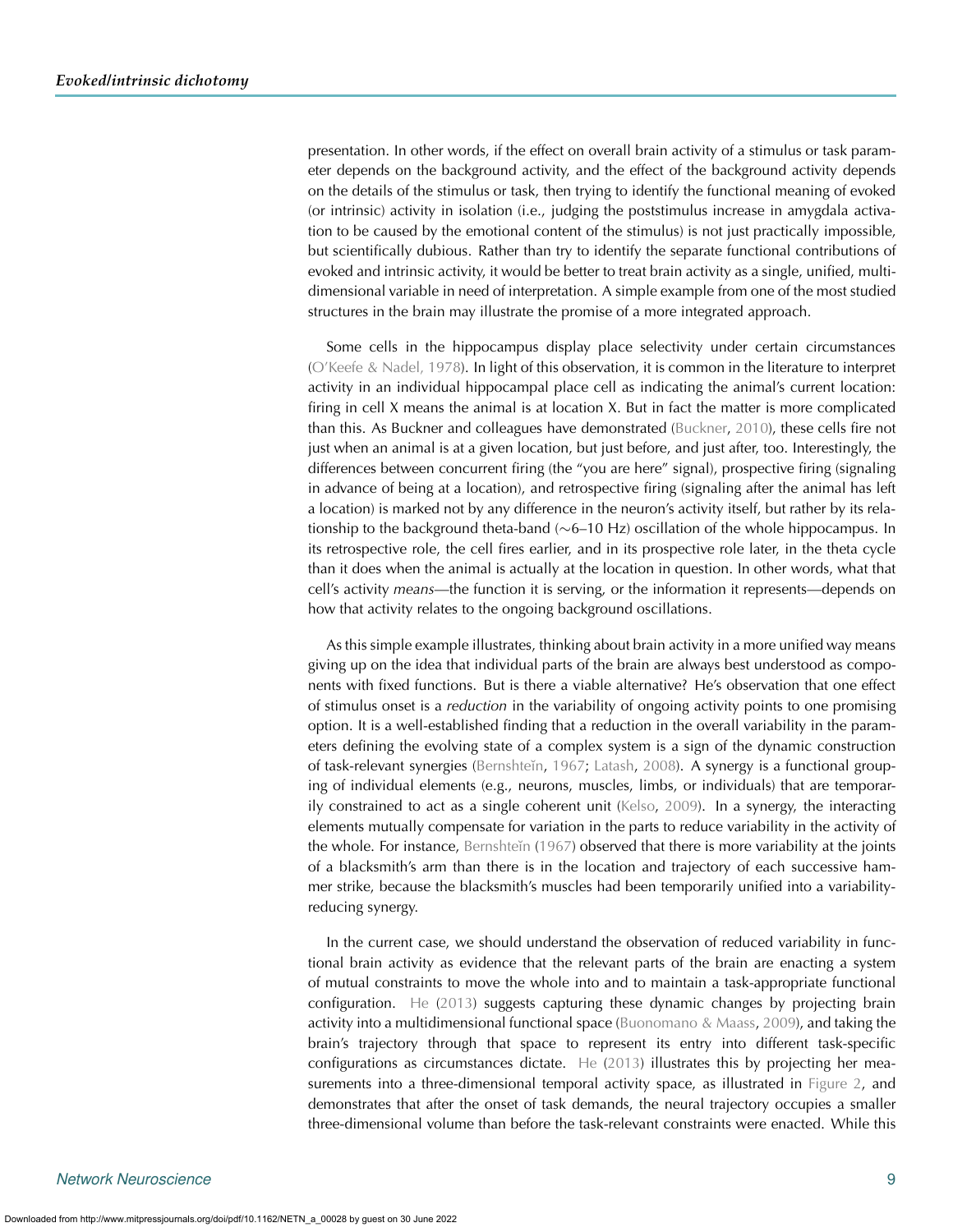

<span id="page-9-0"></span>**Figure 2.** Temporal activity space and task response. Illustration of the temporal activity space approach used by previous research [\(He](#page-19-20), [2013\)](#page-19-20) to study a task-responsive brain region's (e.g., dorsal anterior cingulate cortex; dACC) temporal trajectory across a task scan. (A) The time series of a hypothetical brain region (e.g., dACC) exhibits a consistent increase in signal amplitude to the task blocks. (B) The constraining of dACC's temporal trajectory across the task scan is illustrated by the three-dimensional scatterplot. Using the same approach as [He](#page-19-20) [\(2013\)](#page-19-20), we plotted the BOLD amplitude at three randomly chosen successive time points—Bold(*t*), Bold( $t$  + 1), and Bold( $t$  + 2) during the off-task (red) and on-task (blue) blocks. As can be observed, the dACC's trajectory tightens during the on-blocks (i.e., smaller volume of space) and expands during the off-blocks (i.e., larger volume of space), as indicated by the length of the lines or whiskers next to the scatterplot.

analysis provides a powerful proof of concept, more data-driven, whole-brain approaches capable of giving a spatiotemporal description of these synergies across the course of a task scan (such as state-space models, [Mastrovito](#page-20-33), [2013,](#page-20-33) or multivariate temporal clustering algorithms, [Omranian, Mueller-Roeber, & Nikoloski](#page-20-34), [2015](#page-20-34); [Zhou, De la Torre, & Hodgins](#page-21-4), [2008](#page-21-4)) may lead to additional insights.

The intrinsic/task-evoked dichotomy encourages functional neuroimaging researchers to separate this dynamical process into intrinsic and task-evoked components. Not only does this experimenter decision artificially separate this dynamical process, it provides researchers with the difficult task of putting these two components back together again. Instead, the methodological goal for experimenters should be to attempt to provide a holistic description of this dynamic process as it unfolds over time throughout the task, without resorting to the intrinsic/task-evoked dichotomy.

#### *The Brain and Predictive Processing*

The separation of brain function into intrinsic and task-evoked components encourages a reflexive view of brain function [\(Raichle](#page-20-14), [2010](#page-20-14)) in which the brain awaits stimulation from the environment. Thus, task-based functional neuroimaging researchers have often focused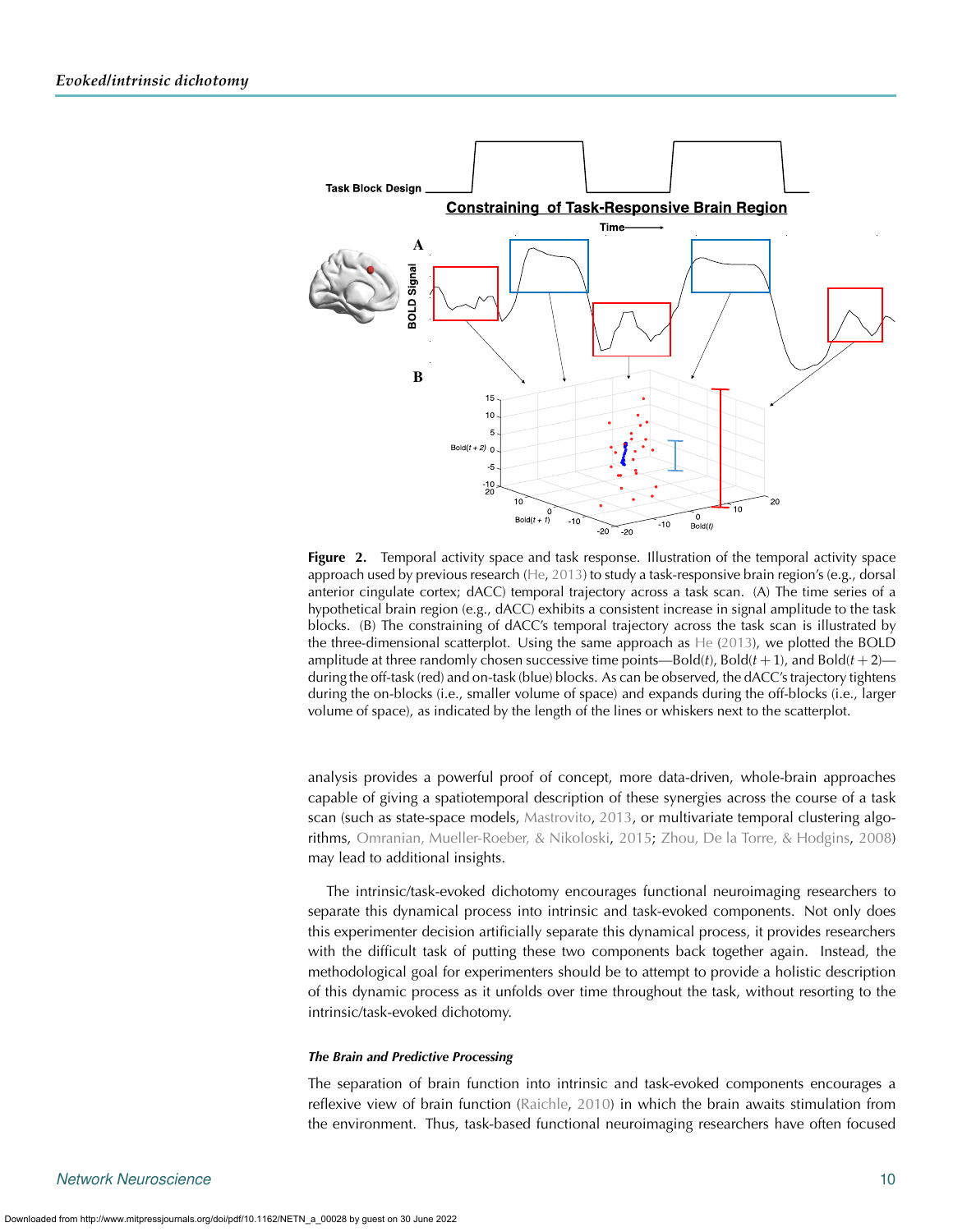on the poststimulus neural signal as the primary carrier of information regarding cognitive processing. However, the evidence cited above suggests that the division of brain activity into intrinsic and task-evoked activity controlled by the onset of external stimuli is problematic. The alternative picture we present is a nondecomposable view of brain function where the brain is in constant adjustment and readjustment to maintain equilibrium with the environment [\(Kiverstein & Miller](#page-19-26), [2015](#page-19-26)) in terms of the construction and maintenance of task-relevant synergies. In other words, the brain is not primarily reflexive or passive, but actively engaged with its environment, or *enactive* [\(Anderson & Chemero, 2017;](#page-17-3) [Chemero,](#page-18-31) [2009](#page-18-31); [Noë](#page-20-35), [2004\)](#page-20-35), such that any state of the brain is one of action that is continuous, rather than separable into periods of internal mentation and stimulus-processing controlled by the onset of stimuli from the experimenter.

Predictive-processing theories of brain function offer a comprehensive interpretative framework with which to understand this dynamical process of adjustment and readjustment to the environment. Roughly, predictive-processing theories argue that the brain (or more accurately, the person as a whole) primarily interacts with the world through *prediction* or *expectation*. The brain's predominant function in these theories is prediction-generation of incoming stimuli, such that the brain attempts to minimize the error between *prediction* or *expectation* of the incoming stimulus and the actual stimulus itself. In other words, the brain is not a passive receiver and processor of external stimuli, but constantly active, continually trying to predict the stream of sensory stimulation it receives from the environment [\(Clark,](#page-18-32) [2015](#page-18-32)), which is reflected in neural activity recorded both during prestimulus periods (and the so-called resting state) and during poststimulus periods. According to these models, neural activity recording during nonstimulus periods represents a sort of background activity preparing the individual for further processing of external stimuli [\(Clark](#page-18-32), [2015\)](#page-18-32). This preparatory neural activity is reflected in both the temporal dynamics of the signals across time, as well as the spatial patterns of activity averaged over time. In fact, static functional connectivity measurements averaged over time that show surprising stability across mental states and across time [\(Cole et al.](#page-18-16), [2014](#page-18-16); [Finn et al.](#page-18-17), [2015\)](#page-18-17) might reflect a mindset, or a rough, coarse set of predictions (representing needs, goals, context-sensitive conventions, etc.) that are always brought to bear on incoming stimuli [\(Bar](#page-17-4), [2011](#page-17-4)). The differences between the reflexive view of brain function and predictive view of brain function are illustrated in [Figure 3.](#page-11-0)

The alternative account of brain function in terms of construction and maintenance of taskrelevant synergies, and the description of this process in terms of the temporal trajectory of brain activity across time, suggests that the predictive-processing capacity of the brain is better understood in terms of dynamic engagement with the environment across time. Splitting this dynamic engagement into an intrinsic activity component and a stimulus-driven activity component obscures this process. As the empirical studies cited above demonstrate, the spatial and temporal properties of these hypothesized forms of activity are similar, suggesting that they reflect similar neural functions. We suggest that intrinsic and task-evoked activity exhibit similar properties because they are simply artificial divisions of the same functional process, the brain's predictive engagement with the environment. A predictive-processing account describes the brain's functional trajectory in terms of its spatial and temporal activity patterns across time as the person engages in a task, and attempts to provide a mechanical account of the systems-level, cellular, and molecular mechanisms that causally contribute to this temporal process.

The predictive-processing framework of brain function resonates with several systems-level theoretical approaches gaining popularity in neuroscientific research, including dynamical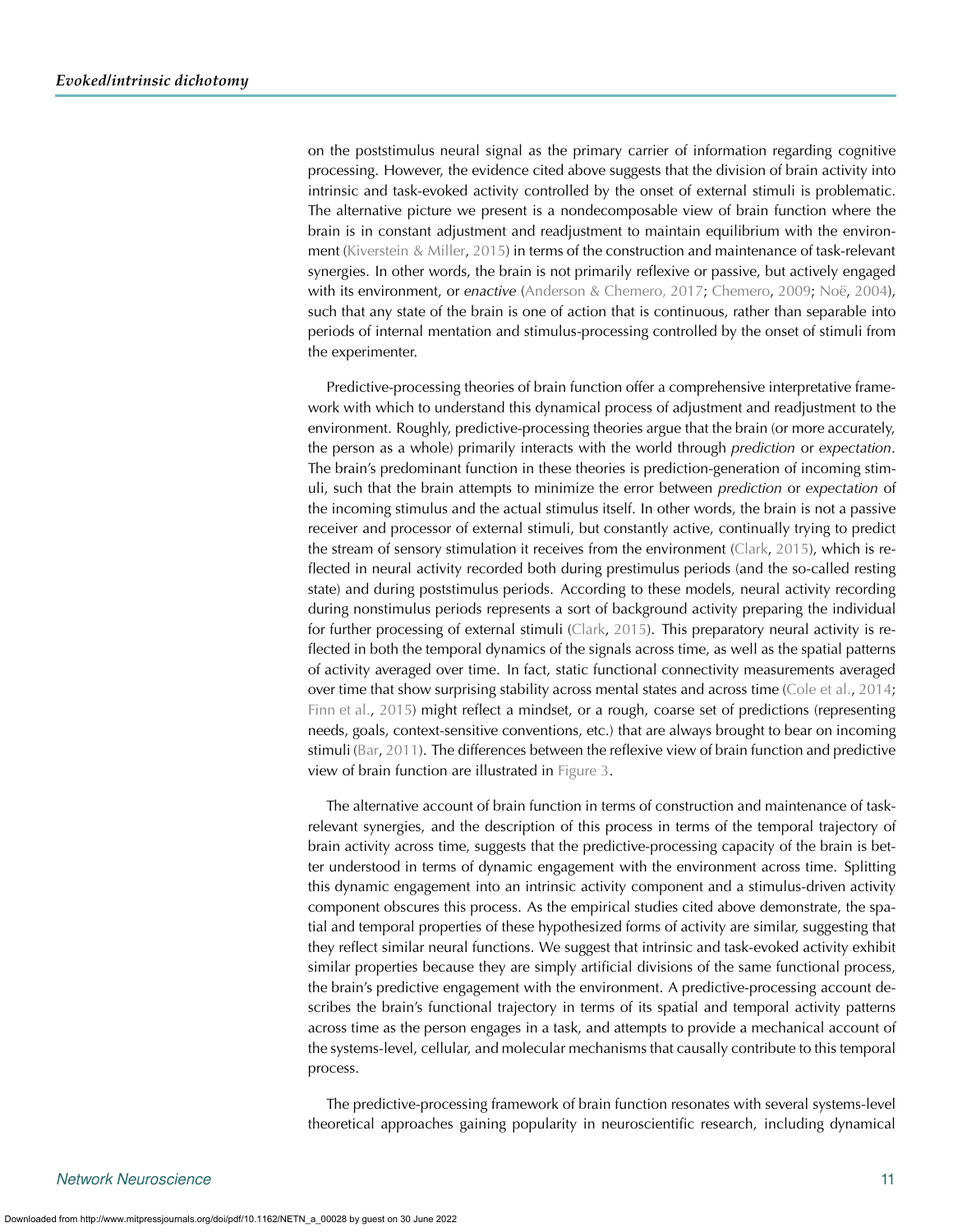

<span id="page-11-0"></span>**Figure 3.** The reflexive and predictive accounts of brain function. (A) According to the reflexive, stimulus-driven processing account, environmental inputs (represented by the arrow pointing to the brain) are received by the brain for neural processing, with the subsequent production of a behavioral response (represented by the arrow leaving the brain). Thus, the brain's interaction with the environment is governed by the onset of stimuli. (B) According to the predictive-processing account, the brain is neither a passive recipient of external stimuli nor exclusively dedicated to internal processing, but is constantly active, continually trying to predict the stream of sensory stimulation it receives from the environment (represented by the "prediction error" and "prediction" arrows moving to and from the brain and environment). Of note, behavioral output in many predictive-processing theories is intimately related to the sensory input (and prediction errors) received by the system and would be represented in the following diagram by feedback relationships from behavioral output to the brain and environment.

systems theory and the related coordination dynamics framework. A dynamical systems theory of the brain envisions the brain-body-environment as a complex system of interacting components moving in and out of steady or fixed states [\(Favela,](#page-18-33) [2014](#page-18-33); [Kiverstein & Miller](#page-19-26), [2015\)](#page-19-26). These systems are sometimes described in terms of their "critical" behavior [\(Beggs & Timme](#page-18-34), [2012\)](#page-18-34). Some systems with interacting components exhibit a property known as criticality, which is roughly a state of interaction in the system that emerges between total asynchrony (disorder) and total synchrony (order) of its components called a critical point. This sort of state exhibits nonglobal synchrony, but with local areas/modules of synchronous interaction among the components of the system. Importantly, models of critical systems have demonstrated beneficial properties of the critical state: efficient communication among system components [\(Beggs & Plenz](#page-18-35), [2003\)](#page-18-35), as well as an increased ability of the system to respond to inputs of different sizes, called dynamic range [\(Shew, Yang, Petermann, Roy, & Plenz,](#page-20-36) [2009\)](#page-20-36). Studies have demonstrated that the brain at rest exhibits properties consist with a critical system [\(Haimovici, Tagliazucchi, Balenzuela, & Chialvo,](#page-19-27) [2013;](#page-19-28) [Meisel, Olbrich, Shriki, &](#page-20-37) [Achermann,](#page-20-37) [2013\)](#page-20-38). However, consistent with the results of [He](#page-19-20) [\(2013\)](#page-19-20), [Fagerholm and col](#page-18-36)[leagues](#page-18-36) [\(2015](#page-18-37)) found that the brain exhibits *subcritical* dynamics during a focused-attention task. A subcritical dynamic corresponds to more global synchrony and a *lower* dynamic range (i.e., a reduced ability to respond to different system inputs). These results are consistent with an increased need for tuning out task-irrelevant information during cognitive task performance. Understood from a predictive-processing perspective, the movement of the neural system in and out of steady or fixed states does not occur simply as the result of external stimulation. In fact, as shown above, the organizational state of the neural system facilitates or inhibits the processing of incoming external stimulation. Thus, successful cognitive performance relies on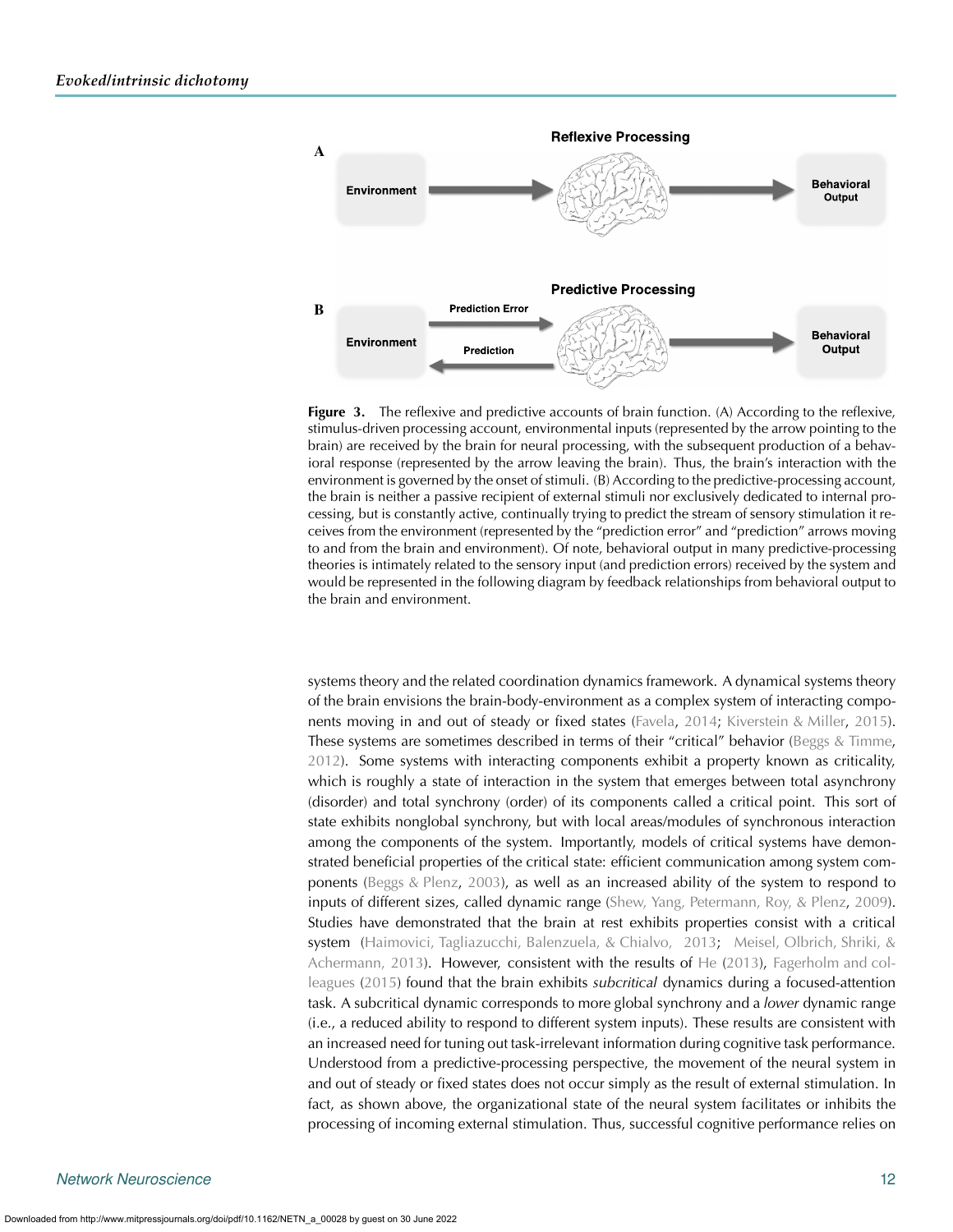an adequate dynamic configuration of the system before the onset of relevant external stimuli, as opposed to simple adjustments after the fact.

Our theoretical framework is also consistent with the theoretical framework of coordination dynamics and the related notion of metastability [\(Tognoli & Kelso](#page-20-39), [2014\)](#page-20-39), both intimately related to dynamical systems theory. In the coordination dynamics framework, the brain is modeled as a complex system of neural processes at multiple temporal and spatial scales that exhibits both self-organizing tendencies and imposed organization due to external constraints on the system. According to some coordination dynamics theorists [\(Kelso,](#page-19-29) [1995](#page-19-29), [2009](#page-19-25); [Kelso & Tognoli,](#page-19-30) [2009](#page-19-30); [Tognoli & Kelso,](#page-20-39) [2014](#page-20-39)), functional brain processes exist at rest in a metastable state, or a state of nonglobal synchrony involving simultaneous integration and segregation over space and time. Metastable coordination dynamics leads to a system that is not reflexive or stimulus-driven, but capable of flexible function in the absence of input. In fact, spontaneous metastability may provide the basis for observations of dynamic functional connectivity, or time-dependent changes in functional connectivity estimates, at rest [\(Deco, Tononi, Boly, & Kringelbach](#page-18-38), [2015;](#page-18-38) [Hutchison et al.](#page-19-31), [2013\)](#page-19-31). In the case of a cognitive task, task demands and external inputs to the system would result in a phase transition of the system to a more globally ordered, synchronous state that would be necessary for adequate task performance. In line with a predictive-processing framework, the functional state of the system is not simply imposed by the external environment, but is self-organized. The relevant data for functional neuroimaging research should not be the spatiotemporal functional organization after task onsets, but how task onsets change the spatiotemporal properties of an already established functional organization.

#### *Mechanistic Description of This View of Brain Activity*

As demonstrated by several researchers [\(Cossart et al.,](#page-18-39) [2003](#page-18-13); [MacLean et al.,](#page-19-32) [2005](#page-20-15); Tsodyks et al., [1999](#page-20-16); [Yao et al.,](#page-21-5) [2007\)](#page-21-0), the cortical activity that results from thalamic sensory projections may be dependent upon already predefined neural circuits. The fact that projections from thalamic fibers give rise to responses matching spontaneous activity suggests a mechanistic interpretation of our view in terms of attractor models in neural networks [\(Petersen](#page-20-40), [2005\)](#page-20-40). Attractor states represent patterns of neural activity to which the brain tends to maintain and return to across time. Envisioning brain activity in terms of dynamic shifting between attractor states across time explains the similar temporal and spatial activity profiles between so-called intrinsic and task-evoked activity. Sensory stimuli from the environment can move the brain into and out of different attractor states, but these attractor states reoccur during periods of no external stimulation as well. According to our view of brain activity, the transition between attractor states is a mechanical implementation of the brain's predictive capacity to anticipate incoming sensory stimuli and enact or fine-tune a given task-relevant synergy. For example, over the course of a task involving repeated stimulus presentations of the same visual category type (e.g., animals), the brain may begin to exhibit a tendency to move toward a conducive attractor state that prepares the individual for future engagement with the presentations of the same category. This is consistent with observations of temporal and spatial reverberation of activity patterns observed in a preceding visual stimulus presentation [\(Han et al.,](#page-19-11) [2008](#page-19-11); [Yao et al.,](#page-21-0) [2007](#page-21-0)).

While these findings are derived from cellular recordings in animal models, a potential connection to functional neuroimaging is the fact that the neural activity of these attractor states is predominantly reflected in UP and DOWN fluctuations in neural membrane potentials [\(Cossart et al.](#page-18-13), [2003](#page-18-13); [MacLean et al.](#page-20-15), [2005;](#page-20-15) [Petersen](#page-20-40), [2005](#page-20-40)). UP and DOWN fluctuations of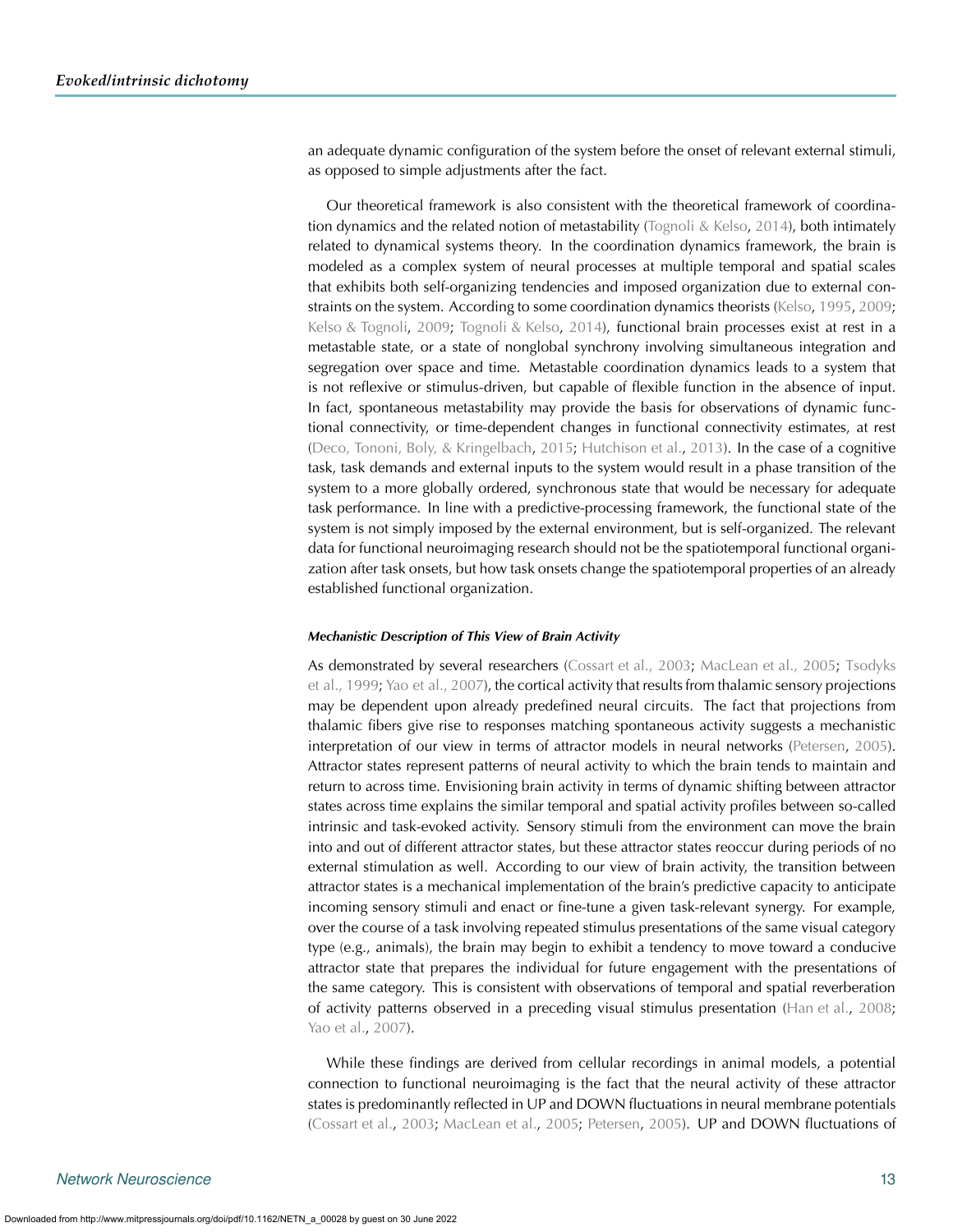membrane potentials are members of a class of neural signals often referred to as slow-cortical potentials [\(He & Raichle](#page-19-33), [2009;](#page-19-33) [Raichle](#page-20-41), [2006](#page-20-41), [2010\)](#page-20-14) that have been shown to be associated with the BOLD signal. Thus, we suggest that fMRI activity reflects the low-frequency transition between these attractor states. Separating the recorded activity, reflecting these temporal changes between attractor states, into intrinsic and task-evoked activity artificially divides this dynamic. What is of interest is the temporal trajectory of the brain's attractor state transitions during the entirety of the task, rather than division of these dynamics into dichotomous pieces.

These states are most likely reflected in the emergence and stabilization of synchronous brain activity patterns, as well as whole-brain *temporal* patterns. Related to the temporal activity space concept above [\(Figure 2\)](#page-9-0), the emergence and stabilization of these spatiotemporal Neural synergy: regimes reflects the enaction of neural synergies that constrain (i.e., reduce the variability of) the brain's activity space to certain spatial and temporal configurations. As described above, these neural synergies guide and prepare the brain for future action and facilitate processing of incoming stimuli. The goal of functional neuroimaging research in this account is to detail both the spatial and the temporal whole-brain activity patterns that facilitate successful cognitive performance, and how these existing patterns are changed by the onset of experimental stimuli. While these synergies cannot be represented by the simple conceptual analysis in [Figure 2,](#page-9-0) we discuss methods below that are capable of capturing these spatiotemporal dynamics.

# A NEGLECTED FORM OF FUNCTIONAL RELATIONSHIP IN THE BRAIN: ENABLING CONSTRAINT

Many may see this sort of description of brain function as foreign to the traditional cognitive neuroscience explanation involving the ordered flow of information between cognitive components (e.g., visual form recognition to visual object identification) corresponding to different brain regions or brain networks. Cognitive neuroscience often pursues mechanistic explanations of cognitive processes in terms of the decomposition of those processes into subfunctions, and the mapping of those subfunctions onto different brain regions or networks. The description of brain function as the construction and maintenance of task-relevant synergies, and its description in terms of a temporal trajectory of brain activity across time, is characteristically different from this sort of mechanistic explanation. This commitment to a decompositional theory of mechanistic explanation, what we call a componential mechanistic explanation (CME; [Anderson,](#page-17-0) [2014;](#page-17-0) [Craver & Bechtel](#page-18-40), [2007](#page-18-40)), may explain why some researchers have rejected dynamical system accounts of human cognition as explanatorily irrelevant [\(Botvinick](#page-18-41), [2012](#page-18-41); [Eliasmith,](#page-18-42) [2012](#page-18-42); [Howes](#page-19-34), [2012;](#page-19-34) [Wagenmakers, van der Maas, & Farrell,](#page-21-6) [2012\)](#page-21-6), and why cognitive neuroscience has chiefly played the role of discovering where in the brain these processes occur, and deciding between competing theories of how they occur. In this section, we discuss CME-style explanations in cognitive neuroscience, and introduce a type of mechanistic explanation, known as enabling constraint, that better captures our theory of brain function.

#### *Mechanistic Constitution Relationships in Cognitive Neuroscience*

CME-style explanations are best captured in terms of so-called box and arrow models that are characteristically illustrated using boxes to represent each area or network of the brain that performs some prescribed process and arrows to indicate the flow of information between them. This tradition of CME explanation is strong in cognitive neuroscience and was inherited from cognitive psychology's long tradition of CME, most succinctly formalized by [Sternberg](#page-20-42) [\(1969\)](#page-20-42). According to Sternberg, cognitive psychology and more recently, cognitive neuroscience, is in

A functional grouping of neural regions that are temporarily constrained to move the neural system into and out of task-appropriate functional configurations.

Downloaded from http://www.mitpressjournals.org/doi/pdf/10.1162/NETN\_a\_00028 by guest on 30 June 2022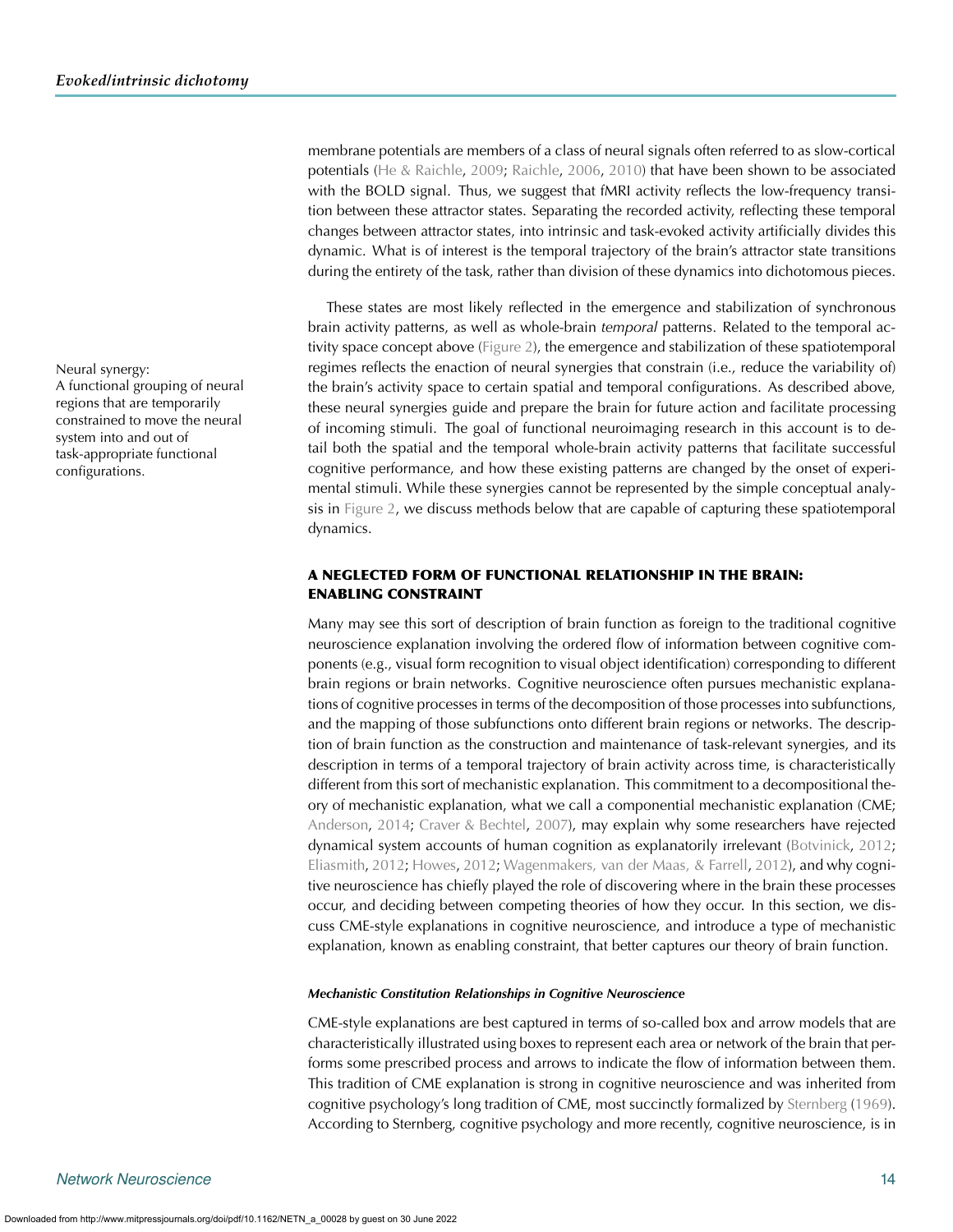the business of detailing the chain of processes that transform a stimulus into a response. These processes can be further decomposed into mechanistic stimulus-processing-response chains and so forth. Thus, a good explanation of a cognitive process involves decomposing the system responsible into parts and showing how those parts organize together to produce the cognitive process [\(Craver & Bechtel](#page-18-40), [2007](#page-18-40)). This inheritance from cognitive psychology explains why cognitive neuroscience has chiefly played the role of detailing where in the brain these processes occur, and deciding between competing theories of how they occur. But despite the enormous productivity of this explanatory approach, it doesn't capture all possible explanatory relationships of the brain and may reinforce popular dichotomies (e.g., task-evoked/intrinsic activity).

#### *Enabling Constraint*

The alternative picture of brain function developed here does not easily lend itself to standard componential explanations of function. However, it *is* naturally captured by another style of mechanistic explanation called *enabling constraint* [\(Anderson,](#page-17-0) [2014](#page-17-0)). The notion of enabling constraints is relatively new to the cognitive neurosciences, but it may prove to be an important conceptual tool. An enabling constraint is a relationship between entities and/or mechanisms at a particular level of description and a functional system at the same or a different level, such that the entities/mechanisms bias (i.e., change the relative probabilities of) the outcomes of activity in the system. Each element of a complex system has multiple causal capacities, and the mutual constraints imposed by their organization serves to simultaneously limit those capacities and enable specific function [\(Anderson,](#page-17-0) [2014](#page-17-0)). For example, relations between a system's parts (at some level of description) may serve to suppress a subset of that system's behavior, thus inducing selectivity.

Here, we see a clear connection to the above descriptions of brain activity in terms of the construction of task-relevant synergies. At any state (evoked or intrinsic), the brain's activity space is *constrained* so as to enable certain functions and suppress others. Thus, during a focused-task state (e.g., [Fagerholm et al.,](#page-18-37) [2015\)](#page-18-37) there is an increased need for the system to organize itself in such a way as to filter out task-irrelevant features of the environment. However, there is no implicit idea of ordered flows of information between neural regions at different processing stages. Rather, the enabling constraints on the system offer the necessary conditions under which these flows of information can occur, and bias this flow to achieve a predictive equilibrium with the environment. It is worth emphasizing that there is no inherent contradiction between CME and enabling constraints in cognitive neuroscience; instead these two types of explanation complement each other, and both will likely prove to be necessary in the study of brain function. For example, the ordered flow of visual-sensory information within the visual system (primary visual cortex to secondary visual cortices) would naturally be accounted for in terms of a componential explanation between regions of the cortex. However, this information flow takes place within a larger system of functional constraints [\(Fagerholm et al.](#page-18-37), [2015;](#page-18-37) [He,](#page-19-20) [2013;](#page-19-20) [Scheeringa et al.](#page-20-26), [2011](#page-20-26)) that bias or constrain this flow of information, which would naturally be understood in terms of *enabling constraint* relationships. Describing these enabling constraint relationships and how they relate to the predictive-processing functions of the brain requires systems-level neuroscientific methods that can adequately capture the dynamics of these relationships as they unfold over time.

The relevant relationships identified in *enabling constraint* explanations can be broadly divided into functional and structural constraints on a neural system. Structural constraints, such as structural networks of fiber tracts between areas of the cortex, would represent *strong*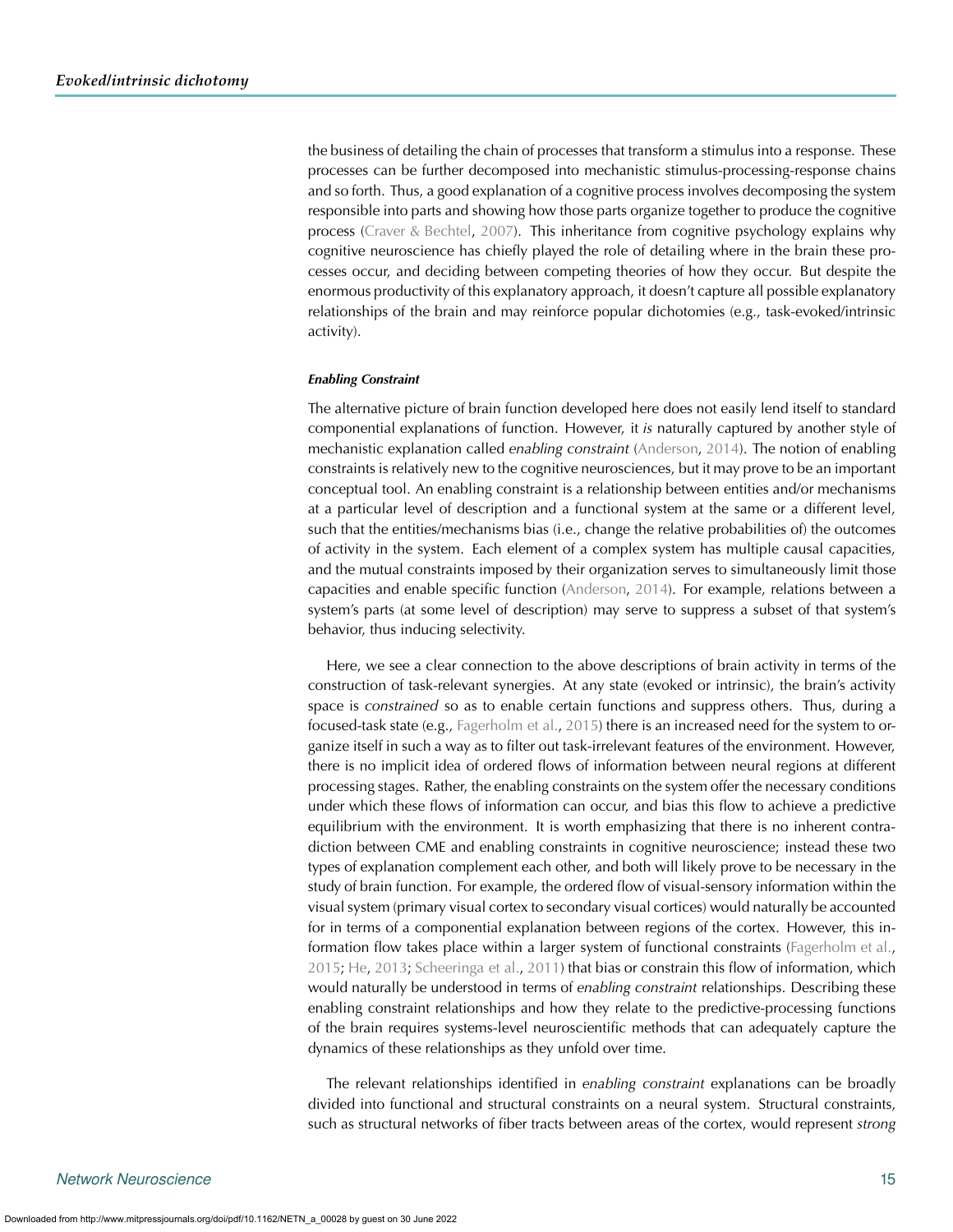constraints on a neural system, limiting neural communication to an anatomical backbone of communication pathways. Functional constraints represent transient *weak* constraints on the neural system attuned to environmental and stimulus contingencies, which are them-selves dependent on structural/anatomical constraints of the neural system [\(Honey et al.,](#page-19-35) [2009](#page-19-36); [Honey, Thivierge, & Sporns,](#page-19-37) [2010;](#page-19-38) Mišić et al., [2016](#page-20-44); [Park & Friston,](#page-20-45) [2013;](#page-20-46) [Toosy et al.,](#page-20-47) [2004](#page-20-48)). For example, transient periods of spatiotemporal activity patterns that constrain lower-level processing in individual brain regions represent a type of functional constraint. Importantly, structural/anatomical constraints on the system are not invariant over time, and themselves show long-term plasticity to environmental changes [\(Burke & Barnes,](#page-18-43) [2006;](#page-18-43) [Jones et al.](#page-19-39), [2006](#page-19-39); [Ramachandran & Rogers-Ramachandran,](#page-20-49) [2000](#page-20-49); [Reiter & Stryker](#page-20-50), [1988;](#page-20-50) [Woolf & Salter,](#page-21-7) [2000](#page-21-7)). Thus, both structural and functional constraints are dynamic over time, at larger and smaller temporal/spatial scales, respectively. Understanding the cognitive capabilities of the brain will mean detailing the variety of nested long-term structural and short-term functional constraints relevant to the production of that capability. Functional neuroimaging plays a role in this area by detailing the myriad of spatial and temporal patterns of neural activity, and associating these patterns with unique task-relevant synergies critical for different task-relevant processing.

## *Future Directions*

**Changing current methodological practices** The alternative perspective of functional brain activity presented here encourages new thinking in functional neuroimaging and opens new avenues for productive lines of research. However, the current division of functional neuroimaging research, particularly fMRI research, into resting-state and task-based research paradigms is an obstacle to progress. Researchers using resting-state approaches have typically focused on the application of multivariate techniques to study spatial covariance patterns among brain regions during periods of no external stimulation, and linked these to cognitive, disease, and behavioral variables. Researchers using task-based approaches have traditionally focused on the task-evoked activity following stimulus presentation (typically using some form of the general linear model; [Friston et al.,](#page-19-40) [1994\)](#page-19-40), and linked these to theories of cognitive processing, as well as disease and behavioral variables. In practice, it is possible that a major motivation for separating the neural signal into task-evoked and intrinsic components is due to this division in functional neuroimaging research, and the limited availability of methodological approaches for studying both of these states simultaneously. Both research paradigms initially assumed a static view, in which the brain processes reflected by these activity patterns can be represented in a single pattern of task-evoked response across the brain, or a single pattern of functional connectivity relationships averaged across time. Dynamic multivariate techniques are needed to describe and explain brain process in terms of the evolution of spatiotemporal activity patterns across time. Most importantly, activity recorded during evoked and intrinsic periods as studied by task-based and resting-state researchers, respectively, are both crucial data points in the study of cognition and are more informative when studied *together,* rather than separately.

Importantly, we do not suggest that functional neuroimaging studies of the differences in the spatiotemporal organization of the brain during task and resting states are insignificant [\(Bolt et al.](#page-18-15), [2017](#page-18-15); [Calhoun, Kiehl, & Pearlson](#page-18-44), [2008;](#page-18-44) [Cole et al.](#page-18-16), [2014](#page-18-16); [Smith et al.,](#page-20-9) [2009\)](#page-20-9), nor do we suggest that research within the realm of task and resting-state research is uninformative. These studies provide a wealth of information regarding the spatiotemporal activity patterns of both states. We recognize that there is utility in isolating spatiotemporal activity patterns that are the result of stimulus presentations. We likewise see the value in characterizing recurring synchronous patterns of intrinsic activity. However, we believe that a more comprehensive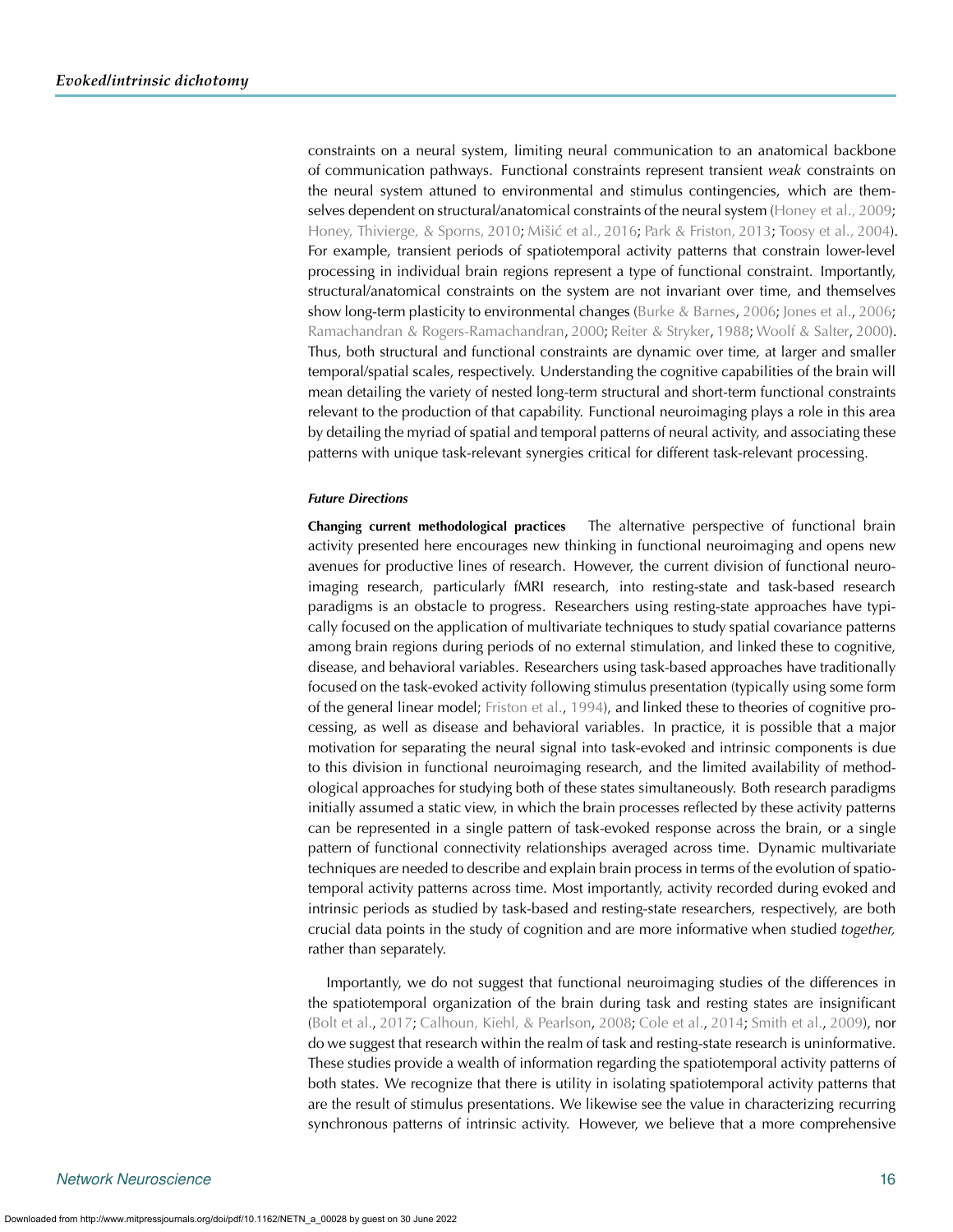understanding of brain function can result from acknowledging the functional and dynamic interdependence of these signals, and studying spatiotemporal patterns of activity across these states. Studies of the relationships between these different experimental states can give us an understanding of how external stimulation "moves" the brain in and out of task-relevant synergies. However, we do caution that such explanations of these differences should be understood from a holistic perspective, emphasizing the functional interrelationships among the spatiotemporal activity patterns recorded during each state.

Fortunately, the development of techniques for studying the characteristics of activity patterns across time are growing increasingly popular and are bridging the divide between resting-state and task-based researchers. For example, dynamic functional connectivity techniques [\(Allen et al.,](#page-17-5) [2014;](#page-17-5) [Chang & Glover](#page-18-45), [2010](#page-18-45); [Hutchison et al.,](#page-19-31) [2013\)](#page-19-31) measure dynamic changes in functional connectivity within full-length resting-state fMRI scans. Measurements of dynamic functional connectivity relationships during task states have found that these connectivity patterns dynamically adjust to external stimuli and task demands [\(Cole et al.](#page-18-46), [2013;](#page-18-46) [Gonzalez-Castillo et al.,](#page-19-41) [2015](#page-19-41); [Krienen, Yeo, & Buckner](#page-19-42), [2014;](#page-19-42) [Kucyi & Davis,](#page-19-43) [2014](#page-19-43); [Shine et al.](#page-20-51), [2016\)](#page-20-51). For example, using a time-resolved network analysis, [Shine et al.](#page-20-51) [\(2016](#page-20-51)) demonstrated that the brain's functional organization dynamically shifts from a segregated state of tightly interconnected functional modules to an integrative state with functional communication across functional modules, and that these dynamics are related to ongoing cognition.

While there is no single functional neuroimaging analysis that is best suited for describing the dynamical process of spatial and temporal patterns of neural activity across time, the broad class of systems-level neuroimaging analysis techniques, including dynamic network analysis [\(Allen et al.,](#page-17-5) [2014](#page-17-5); [Bassett et al.](#page-17-6), [2011](#page-17-6); [Shine et al.,](#page-20-51) [2016\)](#page-20-51), dynamical systems analysis [\(Fagerholm et al.](#page-18-37), [2015](#page-18-37); [Kelso](#page-19-29), [1995](#page-19-29); [Tognoli & Kelso](#page-20-39), [2014](#page-20-39)), state-space modeling [\(Eavani, Satterthwaite, Gur, Gur, & Davatzikos,](#page-18-47) [2013](#page-18-48); [Janoos Singh, Machiraju, Wells, &](#page-19-44) [Mórocz,](#page-19-44) [2011;](#page-19-45) [Suk, Wee, Lee, & Shen,](#page-20-52) [2016\)](#page-20-53), and temporal clustering algorithms [\(Omranian](#page-20-54) [et al.,](#page-20-54) [2015;](#page-20-34) [Zhou et al.,](#page-21-8) [2008](#page-21-4)) provide the most potential for describing and explaining the functional organization and temporal dynamics of task-relevant synergies. We expect these techniques to continue to grow in popularity in the functional neuroimaging community and to provide further insights into the brain's predictive engagement with its external environment.

These methods map clearly onto the enabling constraint explanatory account discussed above. Rather than segmenting the functional organization of the brain into separable components and determining how these come back together again, these methods describe the interactions and dynamics of the system considered as a whole. Within the enabling constraint framework, these methods support a mechanistic account of brain function without recourse to the focus currently dominant in cognitive neuroscience. Nevertheless, we believe that componential explanations and constraint-oriented accounts are complementary, as an adequate account of brain function requires attention both to local processing, and to the various systems-level constraints placed upon the parts of the system. Systems-level analysis methods will be crucial in this explanatory context.

**Future empirical research directions** To provide an example of how this alternative conception of brain activity might provide insights into a particular content area of cognitive neuroscience, consider the study of the neural mechanisms of cognition using fMRI. The removal of the distinction between intrinsic and task-evoked activity, in terms of separable brain functions, means that prestimulus BOLD signals are a crucial data point in need of interpretation in any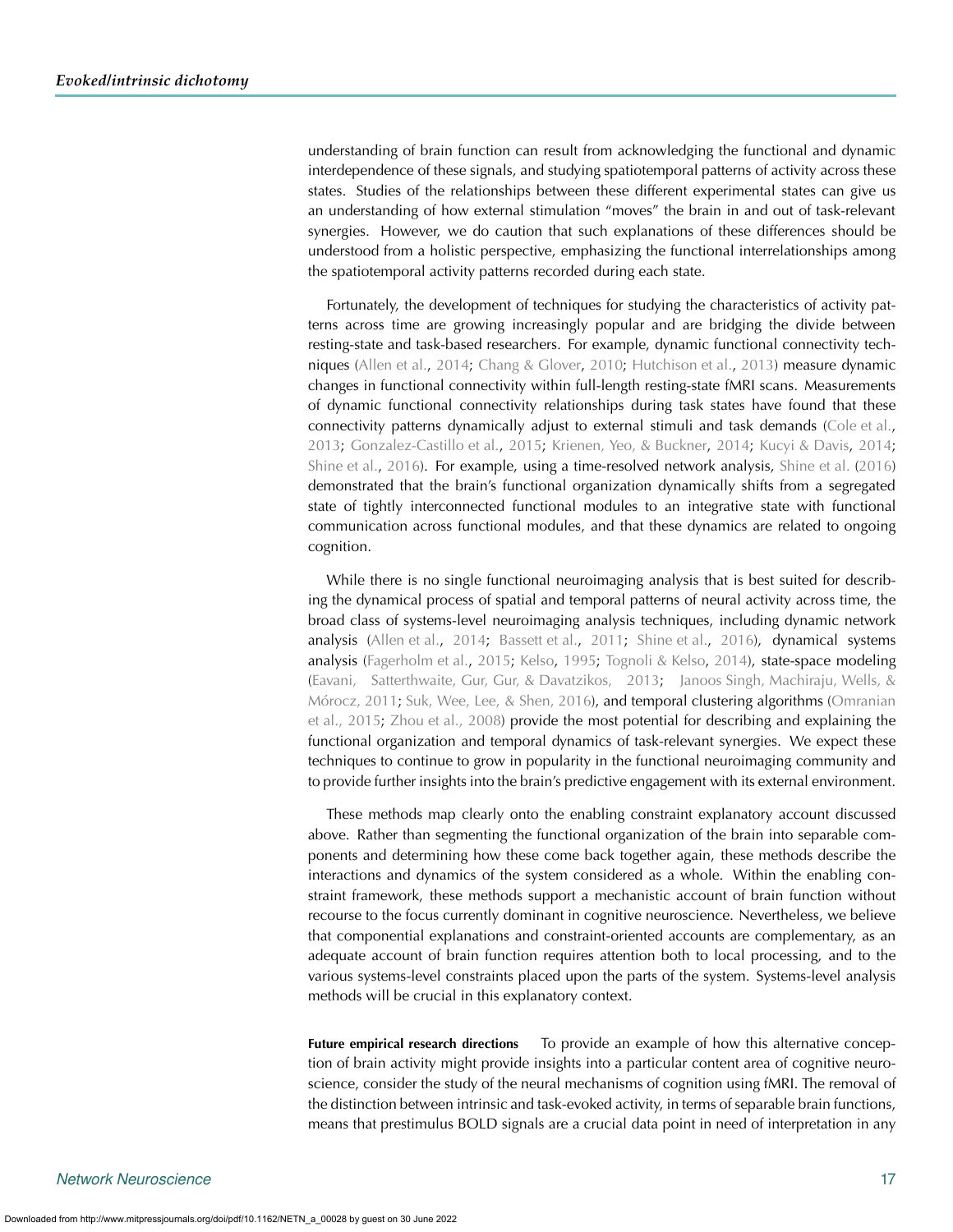cognitive task paradigm. Rather than reflecting noncognitive intrinsic processing, these signals are crucially a part of the brain's interaction with the external environment. For example, judging the poststimulus increase in BOLD activity in an attention task as corresponding to attentive processing fails to capture the functional relevance of the prestimulus temporal dynamics and functional organization. In fact, as demonstrated in the studies cited above [\(de Lange et al.](#page-18-25), [2013;](#page-18-25) [Mathewson et al.](#page-20-18), [2009](#page-20-18); [Sadaghiani et al.](#page-20-24), [2010](#page-20-24); [Schölvinck et al.,](#page-20-13) [2012\)](#page-20-13), prestimulus BOLD magnitude is a crucial factor in conscious visual perception. Rather than a search for spatial patterns of significant poststimulus increases in BOLD activity, cognitive neuroscientists should open their investigations and analyses to the temporal and spatial patterns of BOLD activity *across time* during both prestimulus and nonstimulus epochs. The construction of an adequate task-relevant synergy for successful cognitive performance requires *both* a "correct" prestimulus temporal and spatial organization for prediction of the incoming stimuli, and a "correct" adjustment and attunement of this organization following stimulus presentation. Examination of both these periods of interest will be crucial for an adequate understanding of the neural mechanisms of cognition.

A potential area for future research in cognitive neuroscience is the transition point at which incoming sensory signals meet prestimulus or ongoing activity. In particular, how are incoming sensory signals incorporated into both the ongoing temporal dynamics and functional integration of the neural system? As demonstrated by  $He(2013)$  $He(2013)$ , prestimulus and poststimulus activity can interact in surprising ways, not accounted for by a simple linear relationship between the two. Predictive-processing theories predict that repeated presentations of task stimuli should be incorporated in an identifiable way in the temporal and spatial neural dynamics of nonstimulus epochs. In fact, it is possible that the increased predictably of task stimuli is reflected in an increased match between temporal and spatial dynamics of stimulus and nonstimulus epochs, consistent with previous findings in multiunit recordings [\(Berkes et al.](#page-18-12), [2011\)](#page-18-12). Ultimately, for this alternative research perspective to be further developed and refined, it will take bold and creative new research willing to challenge the long-held evoked/intrinsic assumption.

### FUNDING INFORMATION

This work was supported by the National Institute of Mental Health (R01MH107549) and a NARSAD Young Investigator Award to LQU.

# AUTHOR CONTRIBUTIONS

Taylor Bolt: Conceptualization; Writing – original draft. Michael L. Anderson: Conceptualization; Writing – review & editing. Lucina Q. Uddin: Conceptualization; Writing – review & editing.

#### **REFERENCES**

- <span id="page-17-5"></span>Allen, E. A., Damaraju, E., Plis, S. M., Erhardt, E. B., Eichele, T., & Calhoun, V. D. (2014). Tracking whole-brain connectivity dynamics in the resting state. *Cerebral Cortex*, *24*, 663–676.
- <span id="page-17-0"></span>Anderson, M. L. (2014). Beyond componential constitution in the brain: Starburst amacrine cells and enabling constraints. *Open MIND*.
- Anderson, M., & Chemero, A. (2016). The brain evolved to guide action. In S. V. Shepherd (Ed.), *The Wiley Handbook of Evolutionary Neuroscience* (pp. 1–20). Chichester, United

<span id="page-17-1"></span>Kingdom: John Wiley & Sons. [https://doi.org/10.1002/](https://dx.doi.org/10.1002/9781118316757.ch1) [9781118316757.ch1](https://dx.doi.org/10.1002/9781118316757.ch1)

- <span id="page-17-2"></span>Arieli, A., Sterkin, A., Grinvald, A., & Aertsen, A. (1996). Dynamics of ongoing activity: Explanation of the large variability in evoked cortical responses. *Science*, *273*, 1868–1871.
- <span id="page-17-4"></span><span id="page-17-3"></span>Bar, M. (2011). *Predictions in the brain: Using our past to generate a future*. New York, NY: Oxford University Press.
- <span id="page-17-6"></span>Bassett, D. S., Wymbs, N. F., Porter, M. A., Mucha, P. J., Carlson, J. M., & Grafton, S. T. (2011). Dynamic reconfiguration of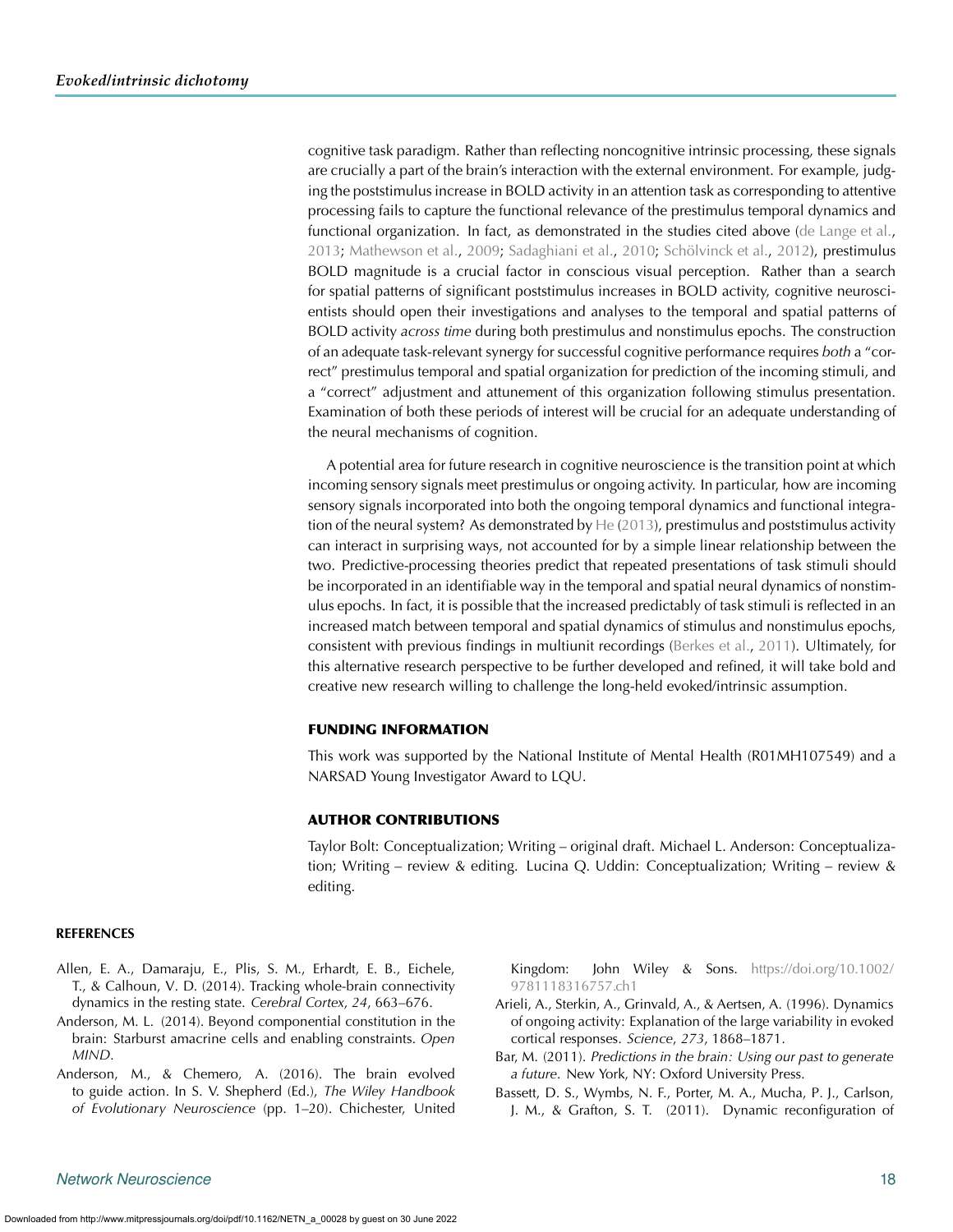human brain networks during learning. *Proceedings of the National Academy of Sciences*, *108*, 7641–7646.

- <span id="page-18-9"></span>Becker, R., Reinacher, M., Freyer, F., Villringer, A., & Ritter, P. (2011). How ongoing neuronal oscillations account for evoked fMRI variability. *Journal of Neuroscience*, *31*, 11016–11027.
- <span id="page-18-35"></span>Beggs, J. M., & Plenz, D. (2003). Neuronal avalanches in neocortical circuits. *Journal of Neuroscience*, *23*, 11167–11177.
- <span id="page-18-34"></span>Beggs, J. M., & Timme, N. (2012). Being critical of criticality in the brain. *Fractal Physiology*, *3*, 163.
- <span id="page-18-12"></span>Berkes, P., Orbán, G., Lengyel, M., & Fiser, J. (2011). Spontaneous cortical activity reveals hallmarks of an optimal internal model of the environment. *Science*, *331*, 83–87.
- <span id="page-18-23"></span>Bermudez Contreras, E. J., Schjetnan, A. G. P., Muhammad, A., Bartho, P., McNaughton, B. L., Kolb, B., . . . Luczak, A. (2013). Formation and reverberation of sequential neural activity patterns evoked by sensory stimulation are enhanced during cortical desynchronization. *Neuron*, *79*, 555–566.
- <span id="page-18-29"></span>Bernshteĭn, N. A. (1967). *The co-ordination and regulation of movements*. Oxford, United Kingdom: Pergamon Press.
- <span id="page-18-14"></span>Bertolero, M. A., Yeo, B. T. T., & D'Esposito, M. (2015). The modular and integrative functional architecture of the human brain. *Proceedings of the National Academy of Sciences*, *112*, E6798–E6807.
- <span id="page-18-3"></span>Biswal, B., Zerrin Yetkin, F., Haughton, V. M., & Hyde, J. S. (1995). Functional connectivity in the motor cortex of resting human brain using echo-planar MRI. *Magnetic Resonance in Medicine*, *34*, 537–541.
- <span id="page-18-15"></span>Bolt, T., Nomi, J. S., Rubinov, M., & Uddin, L. Q. (2017). Correspondence between evoked and intrinsic functional brain network configurations. *Human Brain Mapping*, *38*(4), 1992–2007.
- <span id="page-18-41"></span>Botvinick, M. (2012). Commentary: Why I am not a dynamicist. *Topics in Cognitive Science*, *4*, 78–83.
- <span id="page-18-20"></span>Buckner, R. L. (2010). The role of the hippocampus in prediction and imagination. *Annual Review of Psychology*, *61*, 27–48,  $C1-8.$
- <span id="page-18-7"></span>Buckner, R. L., & Vincent, J. L. (2007). Unrest at rest: Default activity and spontaneous network correlations. *NeuroImage*, *37*, 1091–1096.
- <span id="page-18-5"></span>Buckner, R. L., Krienen, F. M., Castellanos, A., Diaz, J. C., & Yeo, B. T. T. (2011). The organization of the human cerebellum estimated by intrinsic functional connectivity. *Journal of Neurophysiology*, *106*, 2322–2345.
- <span id="page-18-30"></span>Buonomano, D. V., & Maass, W. (2009). State-dependent computations: Spatiotemporal processing in cortical networks. *Nature Reviews Neuroscience*, *10*(2), 113–125. [https://doi.org/10.1038/](https://dx.doi.org/10.1038/nrn2558) [nrn2558](https://dx.doi.org/10.1038/nrn2558)
- <span id="page-18-43"></span>Burke, S. N., & Barnes, C. A. (2006). Neural plasticity in the ageing brain. *Nature Reviews Neuroscience*, *7*, 30–40.
- <span id="page-18-19"></span>Busch, N. A., Dubois, J., & VanRullen, R. (2009). The phase of ongoing EEG oscillations predicts visual perception. *Journal of Neuroscience*, *29*, 7869–7876.
- <span id="page-18-1"></span>Busch, N. A., & VanRullen, R. (2010). Spontaneous EEG oscillations reveal periodic sampling of visual attention. *Proceedings of the National Academy of Sciences*, *107*, 16048–16053.
- <span id="page-18-44"></span>Calhoun, V. D., Kiehl, K. A., & Pearlson, G. D. (2008). Modulation of temporally coherent brain networks estimated using ICA

at rest and during cognitive tasks. *Human Brain Mapping*, *29*, 828–838.

- <span id="page-18-45"></span><span id="page-18-8"></span>Chang, C., & Glover, G. H. (2010). Time-frequency dynamics of resting-state brain connectivity measured with fMRI. *Neuro-Image*, *50*, 81–98.
- <span id="page-18-31"></span>Chemero, A. (2009). *Radical embodied cognitive science*. Cambridge, MA: MIT Press.
- <span id="page-18-10"></span>Christoff, K., Ream, J. M., & Gabrieli, J. D. E. (2004). Neural basis of spontaneous thought processes. *Cortex*, *40*, 623–630.
- <span id="page-18-28"></span><span id="page-18-21"></span>Churchland, M. M., Yu, B. M., Cunningham, J. P., Sugrue, L. P., Cohen, M. R., Corrado, G. S., . . . Shenoy, K. V. (2010). Stimulus onset quenches neural variability: A widespread cortical phenomenon. *Nature Neuroscience*, *13*, 369–378.
- <span id="page-18-32"></span><span id="page-18-22"></span>Clark, A. (2015). *Surfing uncertainty: Prediction, action, and the embodied mind*. Oxford, United Kingdom: Oxford University Press.
- <span id="page-18-46"></span>Cole, M. W., Reynolds, J. R., Power, J. D., Repovs, G., Anticevic, A., & Braver, T. S. (2013). Multi-task connectivity reveals flexible hubs for adaptive task control. *Nature Neuroscience*, *16*, 1348–1355.
- <span id="page-18-16"></span>Cole, M. W., Bassett, D. S., Power, J. D., Braver, T. S., & Petersen, S. E. (2014). Intrinsic and task-evoked network architectures of the human brain. *Neuron*, *83*, 238–251.
- <span id="page-18-39"></span><span id="page-18-13"></span><span id="page-18-2"></span>Cossart, R., Aronov, D., & Yuste, R. (2003). Attractor dynamics of network UP states in the neocortex. *Nature*, *423*, 283–288.
- <span id="page-18-40"></span>Craver, C. F., & Bechtel, W. (2007). Top-down causation without top-down causes. *Biology and Philosophy*, *22*, 547–563.
- <span id="page-18-38"></span>Deco, G., Tononi, G., Boly, M., & Kringelbach, M. L. (2015). Rethinking segregation and integration: Contributions of whole-brain modelling. *Nature Reviews Neuroscience*, *16*, 430–439.
- <span id="page-18-25"></span><span id="page-18-24"></span>de Lange, F. P., Rahnev, D. A., Donner, T. H., & Lau, H. (2013). Prestimulus oscillatory activity over motor cortex reflects perceptual expectations. *Journal of Neuroscience*, *33*, 1400–1410.
- <span id="page-18-11"></span>Duyn, J. (2011). Spontaneous fMRI activity during resting wakefulness and sleep. *Progress in Brain Research*, *193*, 295–305.
- <span id="page-18-48"></span><span id="page-18-47"></span><span id="page-18-4"></span>Eavani, H., Satterthwaite, T. D., Gur, R. E., Gur, R. C., & Davatzikos, C. (2013). Unsupervised learning of functional network dynamics in resting state fMRI. *Information Processing in Medical Imaging*, *23*, 426–437.
- <span id="page-18-42"></span>Eliasmith, C. (2012). The complex systems approach: Rhetoric or revolution. *Topics in Cognitive Science*, *4*, 72–77.
- <span id="page-18-37"></span><span id="page-18-36"></span>Fagerholm, E. D., Lorenz, R., Scott, G., Dinov, M., Hellyer, P. J., Mirzaei, N., . . . Leech, R. (2015). Cascades and cognitive state: Focused attention incurs subcritical dynamics. *Journal of Neuroscience*, *35*, 4626–4634.
- <span id="page-18-33"></span>Favela, L. H. (2014). Radical embodied cognitive neuroscience: Addressing "grand challenges" of the mind sciences. *Frontiers in Human Neuroscience*, *8*, 796.
- <span id="page-18-18"></span><span id="page-18-17"></span><span id="page-18-0"></span>Finn, E. S., Shen, X., Scheinost, D., Rosenberg, M. D., Huang, J., Chun, M. M., . . . Constable, R. T. (2015). Functional connectome fingerprinting: Identifying individuals using patterns of brain connectivity. *Nature Neuroscience*, *18*, 1664–1671.
- <span id="page-18-27"></span><span id="page-18-26"></span><span id="page-18-6"></span>Fiser, J., Chiu, C., & Weliky, M. (2004). Small modulation of ongoing cortical dynamics by sensory input during natural vision. *Nature*, *431*, 573–578.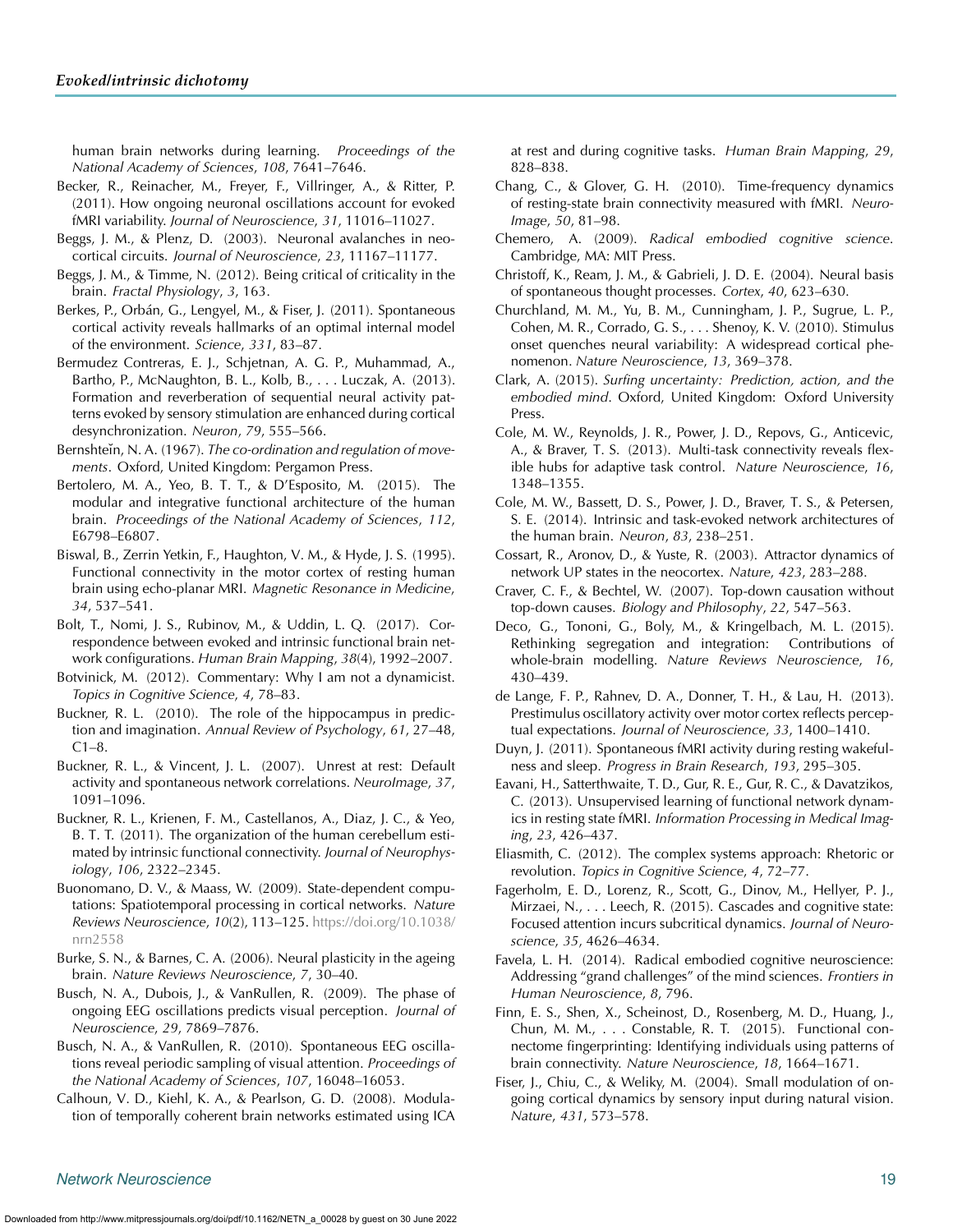- <span id="page-19-2"></span>Fox, M. D., & Raichle, M. E. (2007). Spontaneous fluctuations in brain activity observed with functional magnetic resonance imaging. *Nature Reviews Neuroscience*, *8*, 700–711.
- <span id="page-19-4"></span>Fox, M. D., Snyder, A. Z., Zacks, J. M., & Raichle, M. E. (2006). Coherent spontaneous activity accounts for trial-to-trial variability in human evoked brain responses. *Nature Neuroscience*, *9*, 23–25.
- <span id="page-19-9"></span>Fox, M. D., Snyder, A. Z., Vincent, J. L., & Raichle, M. E. (2007). Intrinsic fluctuations within cortical systems account for intertrial variability in human behavior. *Neuron*, *56*, 171–184.
- <span id="page-19-6"></span>Fransson, P. (2005). Spontaneous low-frequency BOLD signal fluctuations: An fMRI investigation of the resting-state default mode of brain function hypothesis. *Human Brain Mapping*, *26*, 15–29.
- <span id="page-19-10"></span>Fransson, P. (2006). How default is the default mode of brain function? Further evidence from intrinsic BOLD signal fluctuations. *Neuropsychologia*, *44*, 2836–2845.
- <span id="page-19-40"></span>Friston, K. J., Holmes, A. P., Worsley, K. J., Poline, J.-P., Frith, C. D., & Frackowiak, R. S. J. (1994). Statistical parametric maps in functional imaging: A general linear approach. *Human Brain Mapping*, *2*, 189–210.
- <span id="page-19-41"></span>Gonzalez-Castillo, J., Hoy, C. W., Handwerker, D. A., Robinson, M. E., Buchanan, L. C., Saad, Z. S., & Bandettini, P. A. (2015). Tracking ongoing cognition in individuals using brief, whole-brain functional connectivity patterns. *Proceedings of the National Academy of Sciences*, *112*, 8762–8767.
- <span id="page-19-7"></span>Greicius, M. D., Krasnow, B., Reiss, A. L., & Menon, V. (2003). Functional connectivity in the resting brain: A network analysis of the default mode hypothesis. *Proceedings of the National Academy of Sciences*, *100*, 253–258.
- <span id="page-19-8"></span>Gusnard, D. A., & Raichle, M. E. (2001). Searching for a baseline: Functional imaging and the resting human brain. *Nature Reviews Neuroscience*, *2*, 685–694.
- <span id="page-19-28"></span>Haimovici, A., Tagliazucchi, E., Balenzuela, P., & Chialvo, D. R. (2013). Brain organization into resting state networks emerges at criticality on a model of the human connectome. *Physical Review Letters*, *110*, 178101.
- <span id="page-19-11"></span>Han, F., Caporale, N., & Dan, Y. (2008). Reverberation of recent visual experience in spontaneous cortical waves. *Neuron*, *60*, 321–327.
- <span id="page-19-20"></span>He, B. J. (2013). Spontaneous and task-evoked brain activity negatively interact. *Journal of Neuroscience*, *33*, 4672–4682.
- <span id="page-19-33"></span>He, B. J., & Raichle, M. E. (2009). The fMRI signal, slow cortical potential and consciousness. *Trends in Cognitive Sciences*, *13*, 302–309.
- <span id="page-19-13"></span>Hesselmann, G., Kell, C. A., Eger, E., & Kleinschmidt, A. (2008). Spontaneous local variations in ongoing neural activity bias perceptual decisions. *Proceedings of the National Academy of Sciences*, *105*, 10984–10989.
- <span id="page-19-15"></span>Hesselmann, G., Kell, C. A., & Kleinschmidt, A. (2008). Ongoing activity fluctuations in hMT+ bias the perception of coherent visual motion. *Journal of Neuroscience*, *28*, 14481–14485.
- <span id="page-19-36"></span>Honey, C. J., Sporns, O., Cammoun, L., Gigandet, X., Thiran, J. P., Meuli, R., & Hagmann, P. (2009). Predicting human resting-state functional connectivity from structural connectivity. *Proceedings of the National Academy of Sciences*, *106*, 2035–2040.
- <span id="page-19-38"></span>Honey, C. J., Thivierge, J.-P., & Sporns, O. (2010). Can structure predict function in the human brain? *NeuroImage*, *52*, 766–776.
- <span id="page-19-34"></span><span id="page-19-3"></span>Howes, A. (2012). Useful theories make predictions. *Topics in Cognitive Science*, *4*, 84–86.
- <span id="page-19-21"></span>Huang, Z., Zhang, J., Longtin, A., Dumont, G., Duncan, N. W., Pokorny, J., . . . Northoff, G. (2015). Is there a nonadditive interaction between spontaneous and evoked activity? Phasedependence and its relation to the temporal structure of scalefree brain activity. *Cerebral Cortex*.
- <span id="page-19-31"></span><span id="page-19-5"></span>Hutchison, R. M., Womelsdorf, T., Allen, E. A., Bandettini, P. A., Calhoun, V. D., Corbetta, M., . . . Chang, C. (2013). Dynamic functional connectivity: Promise, issues, and interpretations. *NeuroImage*, *80*, 360–378.
- <span id="page-19-45"></span><span id="page-19-44"></span>Janoos, F., Singh, S., Machiraju, R., Wells, W. M., & Mórocz, I. A. (2011). State-space models of mental processes from fMRI. *Information Processing in Medical Imaging*, *22*, 588–599.
- <span id="page-19-39"></span>Jones, S., Nyberg, L., Sandblom, J., Stigsdotter Neely, A., Ingvar, M., Magnus Petersson, K., & Bäckman, L. (2006). Cognitive and neural plasticity in aging: General and task-specific limitations. *Neuroscience and Biobehavioral Reviews*, *30*, 864–871.
- <span id="page-19-29"></span>Kelso, J. A. S. (1995). *Dynamic patterns: The self-organization of brain and behavior*. Cambridge, MA: Bradford Books.
- <span id="page-19-25"></span>Kelso, J. A. S. (2009). Synergies: Atoms of brain and behavior. In D. Sternad (Ed.), *Progress in motor control* (pp. 83–91). New York, NY: Springer.
- <span id="page-19-30"></span>Kelso, J. A. S., & Tognoli, E. (2009). Toward a complementary neuroscience: Metastable coordination dynamics of the brain. In N. Murphy, G. F. R. Ellis, & T. O'Connor (Eds.), *Downward causation and the neurobiology of free will* (pp. 103–124). Berlin, Germany: Springer.
- <span id="page-19-27"></span><span id="page-19-1"></span><span id="page-19-0"></span>Kenet, T., Bibitchkov, D., Tsodyks, M., Grinvald, A., & Arieli, A. (2003). Spontaneously emerging cortical representations of visual attributes. *Nature*, *425*, 954–956.
- <span id="page-19-23"></span><span id="page-19-22"></span>Kisley, M. A., & Gerstein, G. L. (1999). Trial-to-trial variability and state-dependent modulation of auditory-evoked responses in cortex. *Journal of Neuroscience*, *19*, 10451–10460.
- <span id="page-19-26"></span>Kiverstein, J., & Miller, M. (2015). The embodied brain: Towards a radical embodied cognitive neuroscience. *Frontiers in Human Neuroscience*, *9*, 237.
- <span id="page-19-42"></span>Krienen, F. M., Yeo, B. T. T., & Buckner, R. L. (2014). Reconfigurable task-dependent functional coupling modes cluster around a core functional architecture. *Philosophical Transactions of the Royal Society B*, *369*, 20130526.
- <span id="page-19-43"></span><span id="page-19-12"></span>Kucyi, A., & Davis, K. D. (2014). Dynamic functional connectivity of the default mode network tracks daydreaming. *NeuroImage*, *100*, 471–480.
- <span id="page-19-24"></span>Latash, M. L. (2008). *Synergy*. Oxford, United Kingdom: Oxford University Press.
- <span id="page-19-17"></span><span id="page-19-16"></span><span id="page-19-14"></span>Lou, B., Li, Y., Philiastides, M. G., & Sajda, P. (2014). Prestimulus alpha power predicts fidelity of sensory encoding in perceptual decision making. *NeuroImage*, *87*, 242–251.
- <span id="page-19-37"></span><span id="page-19-35"></span><span id="page-19-32"></span><span id="page-19-19"></span><span id="page-19-18"></span>Luczak, A., Barthó, P., & Harris, K. D. (2009). Spontaneous events outline the realm of possible sensory responses in neocortical populations. *Neuron*, *62*, 413–425.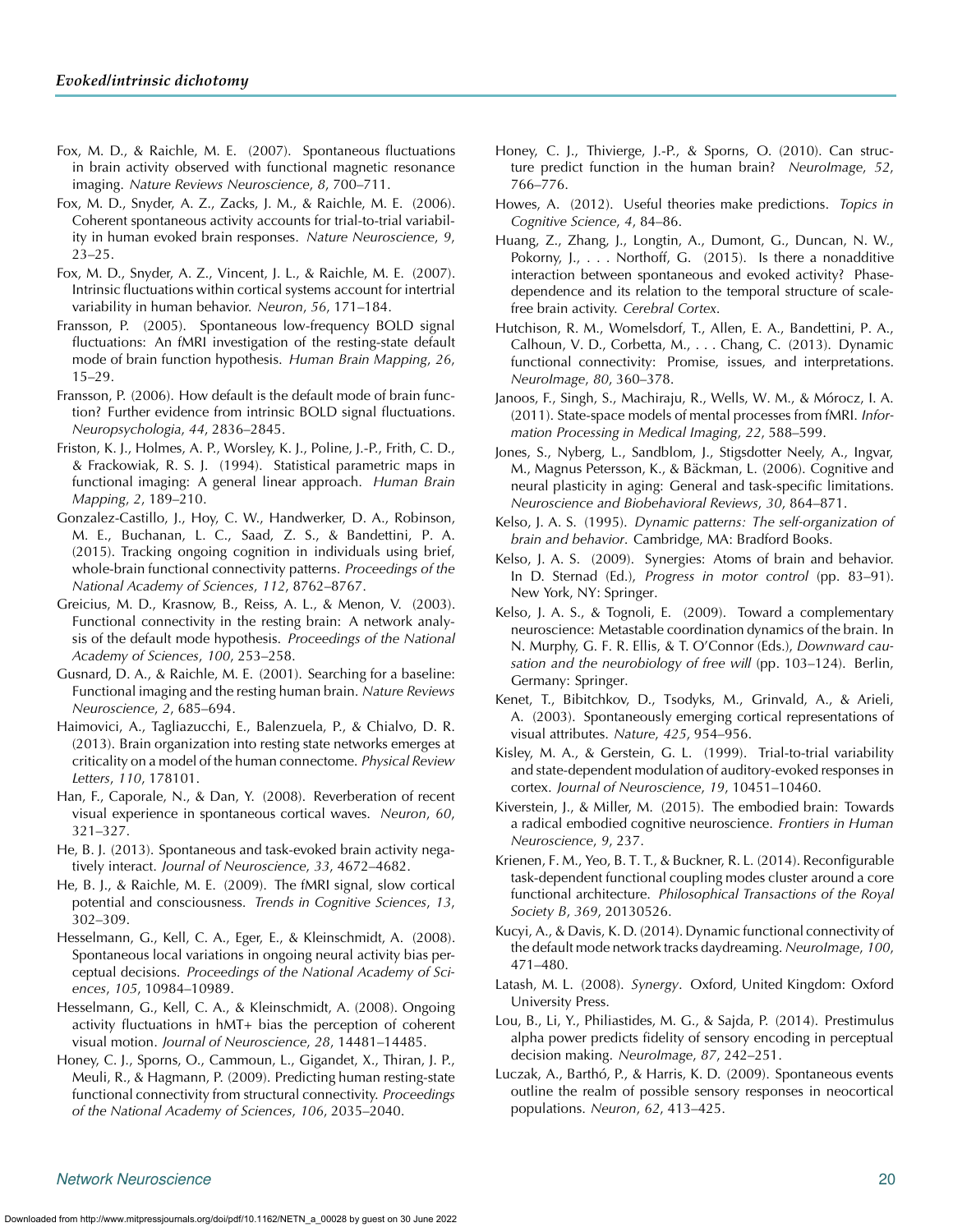- <span id="page-20-15"></span>MacLean, J. N., Watson, B. O., Aaron, G. B., & Yuste, R. (2005). Internal dynamics determine the cortical response to thalamic stimulation. *Neuron*, *48*, 811–823.
- <span id="page-20-33"></span>Mastrovito, D. (2013). Interactions between resting-state and taskevoked brain activity suggest a different approach to fMRI analysis. *Journal of Neuroscience*, *33*, 12912–12914.
- <span id="page-20-18"></span>Mathewson, K. E., Gratton, G., Fabiani, M., Beck, D. M., & Ro, T. (2009). To see or not to see: Prestimulus *α* phase predicts visual awareness. *Journal of Neuroscience*, *29*, 2725–2732.
- <span id="page-20-1"></span>McCormick, D. A. (1999). Spontaneous activity: Signal or noise? *Science*, *285*, 541–543.
- <span id="page-20-38"></span>Meisel, C., Olbrich, E., Shriki, O., & Achermann, P. (2013). Fading signatures of critical brain dynamics during sustained wakefulness in humans. *Journal of Neuroscience*, *33*, 17363–17372.
- <span id="page-20-44"></span>Mišic, B., Betzel, R. F., de Reus, M. A., van den Heuvel, M. P., ´ Berman, M. G., McIntosh, A. R., & Sporns, O. (2016). Networklevel structure-function relationships in human neocortex. *Cerebral Cortex*, *26*, 3285–3296.
- <span id="page-20-11"></span>Morcom, A. M., & Fletcher, P. C. (2007). Does the brain have a baseline? Why we should be resisting a rest. *NeuroImage*, *37*, 1073–1082.

<span id="page-20-35"></span>Noë, A. (2004). *Action in perception*. Cambridge, MA: MIT Press.

- <span id="page-20-32"></span>O'Keefe, J., & Nadel, L. (1978). *The hippocampus as a cognitive map*. Oxford, United Kingdom: Oxford University Press.
- <span id="page-20-34"></span>Omranian, N., Mueller-Roeber, B., & Nikoloski, Z. (2015). Segmentation of biological multivariate time-series data. *Scientific Reports*, *5*, 8937.
- <span id="page-20-46"></span>Park, H.-J., & Friston, K. (2013). Structural and functional brain networks: From connections to cognition. *Science*, *342*, 1238411.
- <span id="page-20-3"></span>Penn, A. A., Riquelme, P. A., Feller, M. B., & Shatz, C. J. (1998). Competition in retinogeniculate patterning driven by spontaneous activity. *Science*, *279*, 2108–2112.
- <span id="page-20-40"></span>Petersen, C. C. H. (2005). Evoking spontaneous activity. *Neuron*, *48*, 710–711.
- <span id="page-20-28"></span>Petersen, C. C. H., Hahn, T. T. G., Mehta, M., Grinvald, A., & Sakmann, B. (2003). Interaction of sensory responses with spontaneous depolarization in layer 2/3 barrel cortex. *Proceedings of the National Academy of Sciences*, *100*, 13638–13643.
- <span id="page-20-30"></span>Ponce-Alvarez, A., Thiele, A., Albright, T. D., Stoner, G. R., & Deco, G. (2013). Stimulus-dependent variability and noise correlations in cortical MT neurons. *Proceedings of the National Academy of Sciences*, *110*, 13162–13167.
- <span id="page-20-41"></span>Raichle, M. E. (2006). The brain's dark energy. *Science*, *314*, 1249–1250.
- <span id="page-20-14"></span>Raichle, M. E. (2010). Two views of brain function. *Trends in Cognitive Sciences*, *14*, 180–190.
- <span id="page-20-10"></span>Raichle, M. E., MacLeod, A. M., Snyder, A. Z., Powers, W. J., Gusnard, D. A., & Shulman, G. L. (2001). A default mode of brain function. *Proceedings of the National Academy of Sciences*, *98*, 676–682.
- <span id="page-20-49"></span>Ramachandran, V. S., & Rogers-Ramachandran, D. (2000). Phantom limbs and neural plasticity. *Archives of Neurology*, *57*, 317–320.
- <span id="page-20-50"></span>Reiter, H. O., & Stryker, M. P. (1988). Neural plasticity without postsynaptic action potentials: Less-active inputs become dominant when kitten visual cortical cells are pharmacologically

<span id="page-20-4"></span>inhibited. *Proceedings of the National Academy of Sciences*, *85*, 3623–3627.

- <span id="page-20-5"></span>Röschke, J., & Başar, E. (1988). The EEG is not a simple noise: Strange attractors in intracranial structures. In *Dynamics of sensory and cognitive processing by the brain* (pp. 203–216). Berlin, Germany: Springer.
- <span id="page-20-24"></span><span id="page-20-17"></span>Sadaghiani, S., Hesselmann, G., Friston, K. J., & Kleinschmidt, A. (2010). The relation of ongoing brain activity, evoked neural responses, and cognition. *Frontiers in Systems Neuroscience*, *4*, 20.
- <span id="page-20-37"></span><span id="page-20-20"></span><span id="page-20-19"></span><span id="page-20-0"></span>Sadaghiani, S., Hesselmann, G., & Kleinschmidt, A. (2009). Distributed and antagonistic contributions of ongoing activity fluctuations to auditory stimulus detection. *Journal of Neuroscience*, *29*, 13410–13417.
- <span id="page-20-43"></span><span id="page-20-22"></span><span id="page-20-21"></span>Sapir, A., d'Avossa, G., McAvoy, M., Shulman, G. L., & Corbetta, M. (2005). Brain signals for spatial attention predict performance in a motion discrimination task. *Proceedings of the National Academy of Sciences*, *102*, 17810–17815.
- <span id="page-20-26"></span><span id="page-20-25"></span>Scheeringa, R., Mazaheri, A., Bojak, I., Norris, D. G., & Kleinschmidt, A. (2011). Modulation of visually evoked cortical fMRI responses by phase of ongoing occipital alpha oscillations. *Journal of Neuroscience*, *31*, 3813–3820.
- <span id="page-20-31"></span><span id="page-20-13"></span><span id="page-20-12"></span>Schölvinck, M. L., Friston, K. J., & Rees, G. (2012). The influence of spontaneous activity on stimulus processing in primary visual cortex. *NeuroImage*, *59*, 2700–2708.
- <span id="page-20-54"></span><span id="page-20-36"></span>Shew, W. L., Yang, H., Petermann, T., Roy, R., & Plenz, D. (2009). Neuronal avalanches imply maximum dynamic range in cortical networks at criticality. *Journal of Neuroscience*, *29*, 15595–15600.
- <span id="page-20-51"></span><span id="page-20-45"></span><span id="page-20-2"></span>Shine, J. M., Bissett, P. G., Bell, P. T., Koyejo, O., Balsters, J. H., Gorgolewski, K. J., Moodie, C. A., & Poldrack, R. A. (2016). The dynamics of functional brain networks: Integrated network states during cognitive task performance. *Neuron*, *92*, 544–554.
- <span id="page-20-27"></span><span id="page-20-9"></span><span id="page-20-8"></span>Smith, S. M., Fox, P. T., Miller, K. L., Glahn, D. C., Fox, P. M., Mackay, C. E., . . . Beckmann, C. F.(2009). Correspondence of the brain's functional architecture during activation and rest. *Proceedings of the National Academy of Sciences*, *106*, 13040–13045.
- <span id="page-20-42"></span><span id="page-20-29"></span>Sternberg, S. (1969). The discovery of processing stages: Extensions of Donders' method. *Acta Psychologica*, *30*, 276–315.
- <span id="page-20-53"></span><span id="page-20-52"></span>Suk, H.-I., Wee, C.-Y., Lee, S.-W., & Shen, D. (2016). State-space model with deep learning for functional dynamics estimation in resting-state fMRI. *NeuroImage*, *129*, 292–307.
- <span id="page-20-39"></span>Tognoli, E., & Kelso, J. A. S. (2014). The metastable brain. *Neuron*, *81*, 35–48.
- <span id="page-20-48"></span><span id="page-20-47"></span>Toosy, A. T., Ciccarelli, O., Parker, G. J. M., Wheeler-Kingshott, C. A. M., Miller, D. H., & Thompson, A. J. (2004). Characterizing function-structure relationships in the human visual system with functional MRI and diffusion tensor imaging. *NeuroImage*, *21*, 1452–1463.
- <span id="page-20-7"></span><span id="page-20-6"></span>Tritsch, N. X., Yi, E., Gale, J. E., Glowatzki, E., & Bergles, D. E. (2007). The origin of spontaneous activity in the developing auditory system. *Nature*, *450*, 50–55.
- <span id="page-20-23"></span><span id="page-20-16"></span>Tsodyks, M., Kenet, T., Grinvald, A., & Arieli, A. (1999). Linking spontaneous activity of single cortical neurons and the underlying functional architecture. *Science*, *286*, 1943–1946.